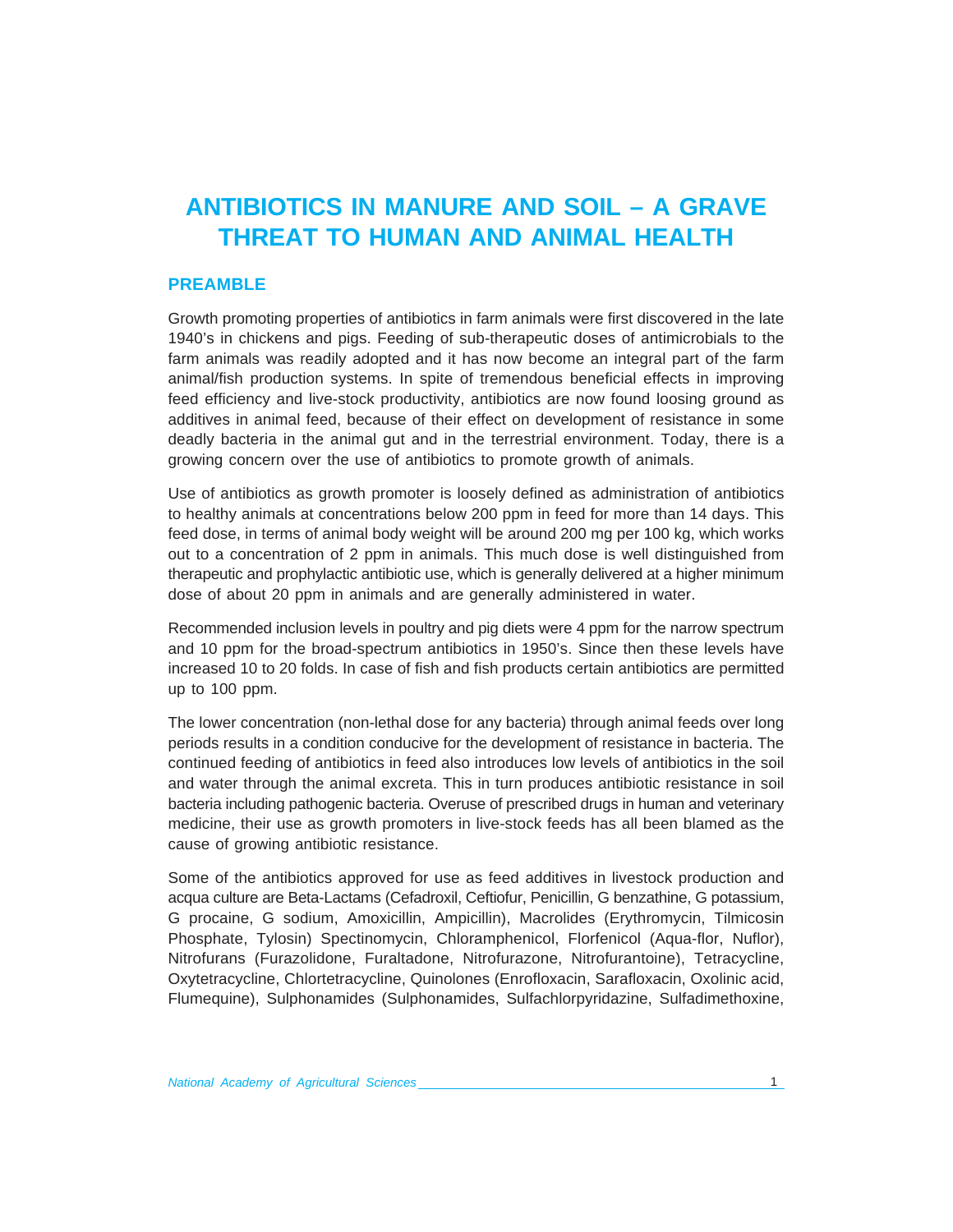Sulfamethazine, Sulfanilamide, Sulfaquinoxaline, Sulfathiazole) and Aminoglycosides (Aminoglycosides, Amikacin, Apramycin Dihydrostreptomycin, Gentamicin, Kanamycin, Neomycin, Streptomycin,)

Some of the bacterial infections which could normally be treated by specific antibiotics have turned out to be untreatable. For example, *methicillin* was introduced in 1960 for the treatment of *Staphylococcus aureus* infection and with in a few years, *methicillin* resistant *Staphylococcus aureus* (MRSA) strains were reported. Then in 1980, *fluoroquinolones* were introduced for treatment of MRSA, but a majority of *Staphylococcus* strains became resistant to *fluoroquinolones* with in a year. A national news paper (The Telegraph, Kolkata, Monday, 11 December, 2006) reported that a bacteria displaying resistance to virtually all antibiotics known to humans has surfaced in the country, sending ripples of alarm among medical researchers. A nationwide surveillance was conducted and it stepped up efforts to stem its emergence. Scientists of Institute of Medical Sciences, Varanasi detected the "super bug" among strains of *Staphylococcus aureus.* These bacteria can cause life-threatening infections such as pneumonia and septicemia. Two strains of *Staphylococcus aureus* were found resistant to *Vancomycin,* the drug of last resort in the arsenal of conventional antibiotics.

Worldwide legislation to control use of antibiotics has eventually fuelled the reduction of antibiotic use, at least their non-therapeutic use. Consumers in many advanced countries are no longer keen to eat meat / livestock products from the animals raised on feeds containing antibiotics and efforts are being made to ban their use in many countries. World Health Organization of United Nations (WHO), American Medical Association, and the American Public Health Association have urged a ban on use of antibiotics as growth promoting additives (GPAs) due to increased antibiotic-resistant infections in humans. Some of the warnings / actions against the use of antibiotics in animal feed are in Table 1.

| Sr. No | Year    | <b>Warnings / action</b>                                                                                                         |
|--------|---------|----------------------------------------------------------------------------------------------------------------------------------|
| 1      | 1945    | Alexander Flemming warns against misuse of penicillin as 'microbes<br>are educated to resist'                                    |
| 2.     | 1950s   | Antibiotic resistance widely recognised - vertical transmission.                                                                 |
| 3.     | 1950    | Tuberculosis bacteria resistant to Streptomycin.                                                                                 |
| 4.     | 1953    | Certain strains of dysentery bacillus was found resistant to<br>Chloromphenicol, Tetracycline, Streptomycin, and Sulphanilamides |
| 5      | 1958-59 | Tetracycline resistant to poultry.                                                                                               |
| 6      | 1960s   | Horizontal transmission recognized.                                                                                              |

# **Table 1. Warnings/Actions against the use of antibiotics as animal feed additives**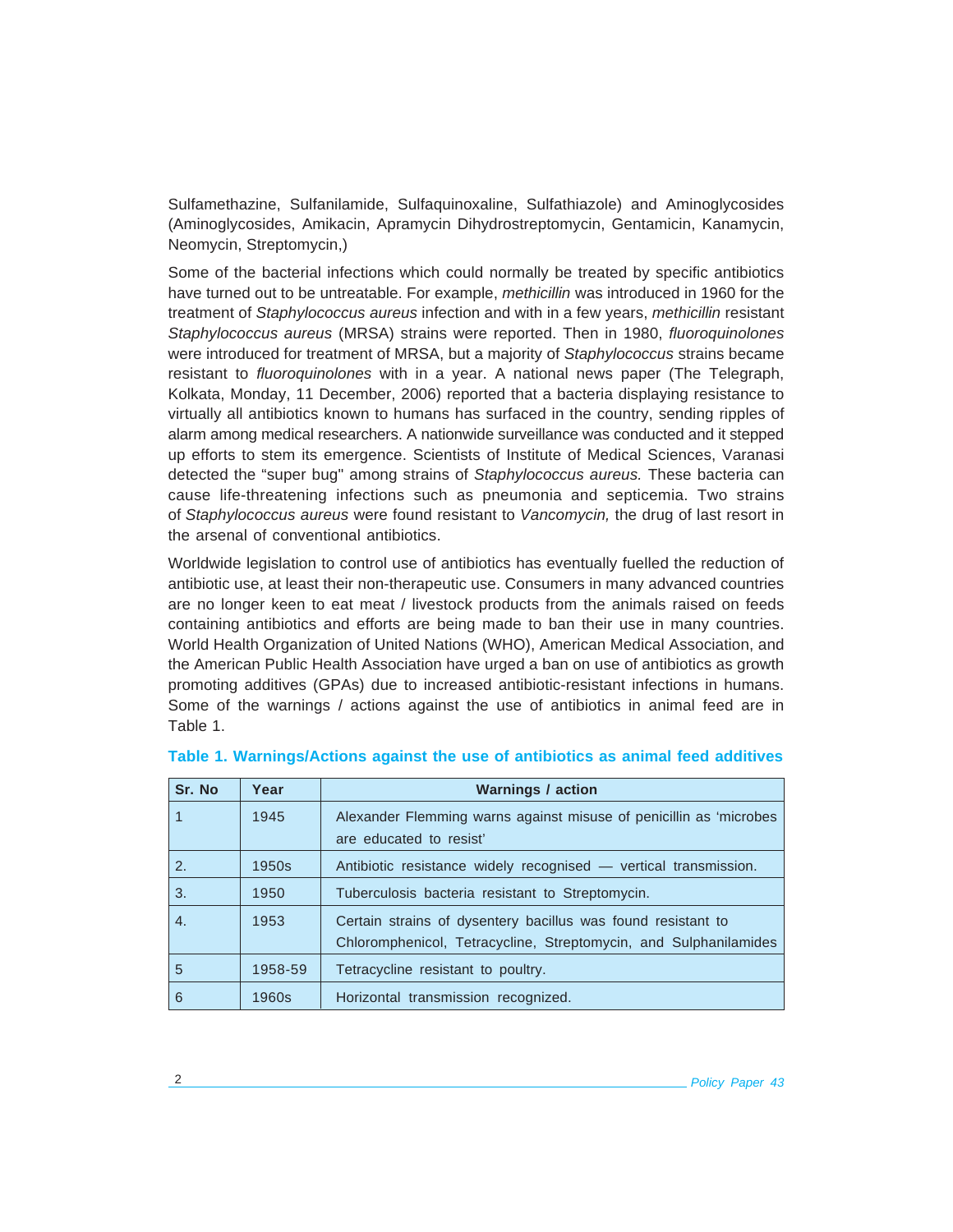| Sr. No         | Year  | <b>Warnings / action</b>                                                                                                                                                   |
|----------------|-------|----------------------------------------------------------------------------------------------------------------------------------------------------------------------------|
| $\overline{7}$ | 1969  | Swann Committee recommends severe restrictions on<br>antimicrobial supplementations in animal feeds.                                                                       |
| 8              | 1970s | Swann committee recommendations implemented in the UK and EU                                                                                                               |
| 9              | 1975  | Swann committee recommendations relaxed: tolysin and spiramycin<br>still permitted as growth promoters; vancomycin comes into use.                                         |
| 10             | 1977  | Swedish Agriculture Board considers potential risk of antibiotic<br>resistance, but concludes it is negligible                                                             |
| 11             | 1984  | Swedish farmers ask for government ban on antimicrobials in animal<br>feed because of health and consumer concerns.                                                        |
| 12             | 1985  | Swedish ban on grounds of antibiotic resistance in animals and it's<br>'uncertain' long-term effects                                                                       |
| 13             | 1995  | Avoparcin and Vancomycin resistant Enterococci in pigs and poultry.                                                                                                        |
| 14             | 1995  | Norway banned Avoparcin                                                                                                                                                    |
| 15             | 1996  | German government banned Avoparcin                                                                                                                                         |
| 16             | 1997  | EU banned Avoparcin                                                                                                                                                        |
| 17             | 1997  | Swedish report concludes that risk of antibiotic resistance in humans<br>is 'far from negligible'                                                                          |
| 18             | 1997  | WHO scientific meeting concludes that it is 'essential to replace<br>growth promoting antimicrobials'                                                                      |
| 19             | 1998  | Danish government banned Virginiamycin due to Streptococcus<br>resistance.                                                                                                 |
| 20             | 1998  | EU bans five antimicrobials in animal feed as 'precautionary' measure,<br>such as Avoparcin, Bacitracin Zn, Spiramycin, Virginiamycin and<br>Tylosin in animal feedstuffs. |
| 21             | 1999  | EU Scientific Steering Committee recommends phase-out of<br>antimicrobials that may be used in human/animal therapy                                                        |
| 22             | 1999  | Pharmaceutical industry opposes EU bans and takes EU to the<br>European Court; judgement expected end 2001                                                                 |
| 23             | 2000  | WHO recommends ban on antimicrobials as growth promoters if<br>used in human therapy and in absence of risk-based evaluation.                                              |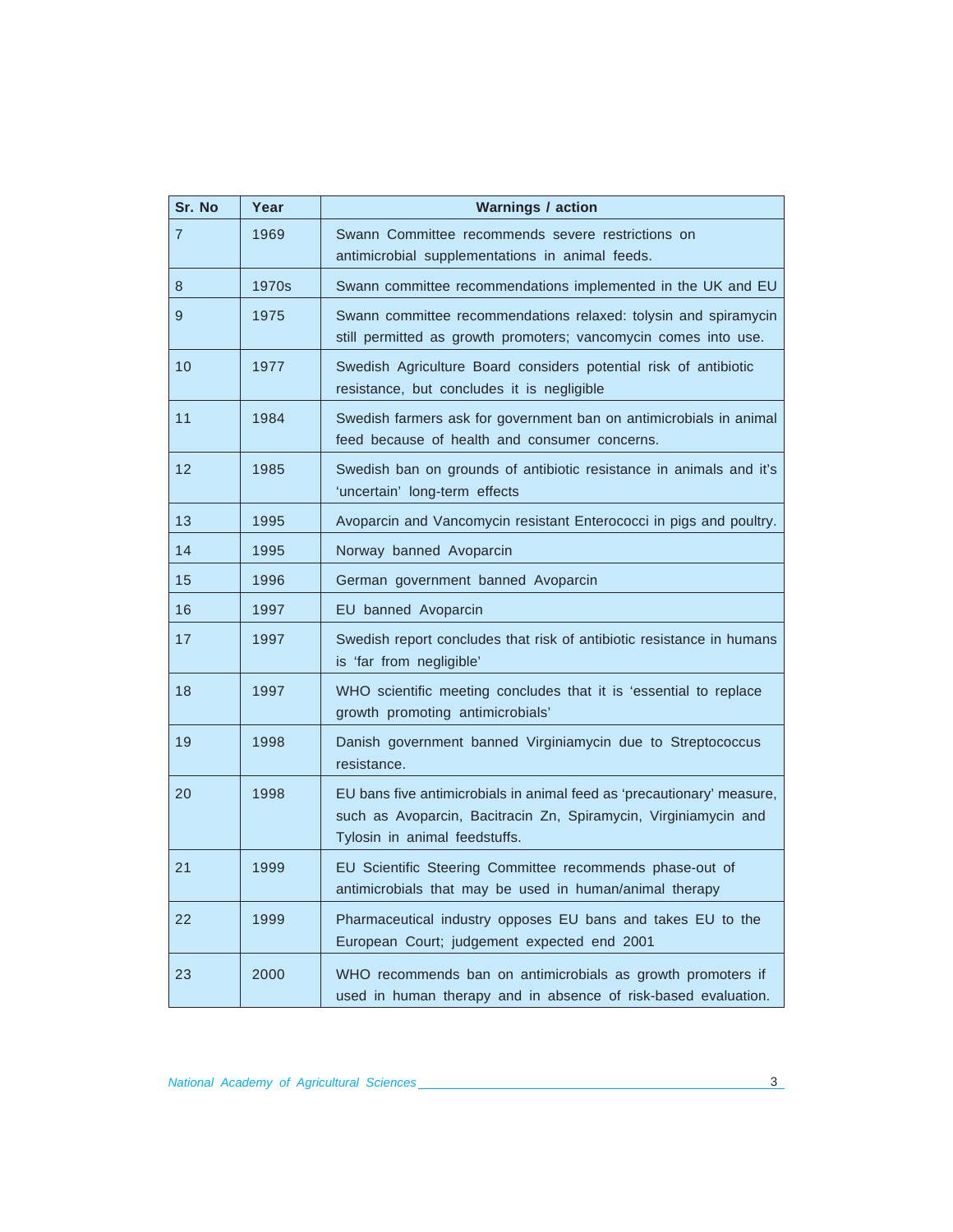| Sr. No | Year | <b>Warnings / action</b>                                                                                                                                                                                                                                                                                                                                                                        |
|--------|------|-------------------------------------------------------------------------------------------------------------------------------------------------------------------------------------------------------------------------------------------------------------------------------------------------------------------------------------------------------------------------------------------------|
| 24     | 2004 | U.S. Food and Drug Administration banned the non-therapeutic use<br>of Eenrofloxacin for growth promotion in food animals on the grounds<br>that its use has contributed to fluoroquinolone-resistance in human<br>pathogens.                                                                                                                                                                   |
| 25     | 2006 | European Commission authorized use of Flavophospholipol,<br>Monensis Na, Salinomycin Na and Avilamycin in poultry, beef cattle,<br>pigs, rabbits and calves diets, as these are not used in human<br>medicine. The act is Animal Drug user Fee Act (ADUFA), Strategies<br>to address antimicrobial drug resistance (STAAR) and Preservation<br>of Antibiotics for Medical Treatment Act (PAMTA) |
| 26     | 2008 | US congress passed a legislation regarding AGP's                                                                                                                                                                                                                                                                                                                                                |

# **Source :**

Purpose of this policy paper is to invoke general awareness about the indiscriminate use of antibiotics in agriculture and its impact on human health and terrestrial environment.

A brief account of information that emerged during the deliberations is given below:

# **Use of Antibiotics in Animal Feed for Growth Promotion**

The overall outcome of use of antimicrobial growth promoters (AGPs) is the availability of more nutrients for growth and production of livestock and poultry. Improvement of growth rate and feed conversion ratio (feed : gain) has been reported as 16% and 9% in piglets, 9% and 5.5% in growing pigs, 3-10% and 3-5% in broiler chickens, 2% and 1% in layers and 7-10% in veal calves. Antimicrobials for therapeutic purposes can be purchased only on prescription of a registered medical practitioner, however, as growth promoters; these are freely accessible and sold over the counter. Effects of uses of AGP's on broad issues are depicted in Table 2.

| Sr. No. | <b>Broad issue</b> | <b>Positive effect</b>                                                  | <b>Negative effect</b>                                                                                                                                |
|---------|--------------------|-------------------------------------------------------------------------|-------------------------------------------------------------------------------------------------------------------------------------------------------|
|         | <b>Health</b>      | Control of certain<br>diseases (primarily<br>enteric) to some<br>extent | 1. Development of antimicrobial resistance<br>2. Masks sub-clinical disease and infection<br>3. Limits incentives for hygienic<br><i>improvements</i> |
| 2.      | Welfare            | Alleviates and<br>dampens disease<br>signs                              | 1. Camouflages stress associated with sub-<br>clinical disease<br>2. Allows higher stocking rates                                                     |

| Table 2. Effects of AGP in relation to some broad issues of animal production. |  |  |  |  |  |  |  |  |  |  |  |  |  |
|--------------------------------------------------------------------------------|--|--|--|--|--|--|--|--|--|--|--|--|--|
|--------------------------------------------------------------------------------|--|--|--|--|--|--|--|--|--|--|--|--|--|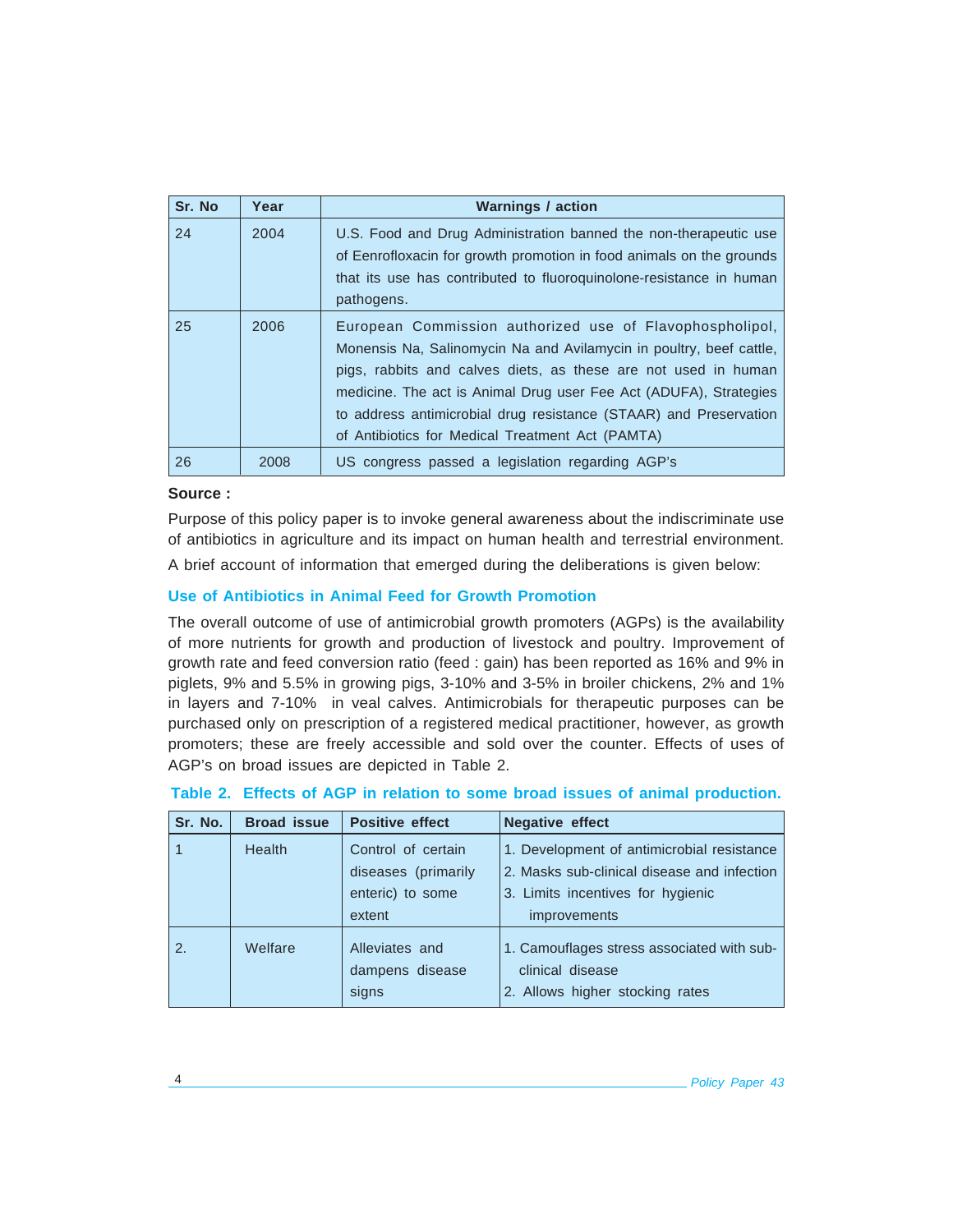| Sr. No.        | <b>Broad issue</b>   | <b>Positive effect</b>                                                                       | <b>Negative effect</b>                                                                                                                                                                                                                                                                              |
|----------------|----------------------|----------------------------------------------------------------------------------------------|-----------------------------------------------------------------------------------------------------------------------------------------------------------------------------------------------------------------------------------------------------------------------------------------------------|
| 3              | Husbandry            | Increases production<br>& productivity                                                       | Stimulates, increases and intensifies animal<br>production                                                                                                                                                                                                                                          |
| $\overline{4}$ | Feed                 | Enhances shelf life.                                                                         | 1. Camouflages bad feed quality.<br>2. Hampers improvements in feed<br>formulation<br>3. Development of alternatives                                                                                                                                                                                |
| 5              | Production<br>system | Lowers labour demand<br>due to more intense<br>production methods.<br>Betters crop security. | 1. Hampers the development of animal-<br>friendly production systems.<br>2. Development of antibiotic resistance<br>even for pathogens of farm animals.                                                                                                                                             |
| 6.             | Environment          | Better utilization of<br>feed; less manure.                                                  | Increases the environmental pool of<br>antibiotic resistance genes; antibiotic<br>residues.                                                                                                                                                                                                         |
| 7 <sub>1</sub> | Human health         | None                                                                                         | 1. Threat of infection by antibiotic resistant<br>pathogens.<br>2. Increased health care cost due to<br>unmanageable infections.<br>3. Shortens economic life of medical<br>antimicrobials.<br>4. Occupational hazards through<br>exposure to aerosol and dust<br>contaminated with antimicrobials. |

Exact mechanism as to how AGP's promote growth is not entirely clear. It is widely assumed that AGP's act mainly through their effect on intestinal flora. With less than 10 % of intestinal micro-flora identified, there has been little chance of fully understanding AGP's mode of action. It is postulated that AGP's allow the animal to express their natural potential for growth through their direct influence on gut bacteria. AGP's are beneficial to the host as these reduce the total number of intestinal microorganisms. Secondly, these may also create a more favourable balance between beneficial and nonbeneficial ones. Thirdly, there will be a proportional sparing of nutrients, which are utilized by the animal for absorption and weight gain.

In general, the antibiotic feed will be beneficial to the animal because of inhibition of sub clinical infections, reduced gut motility, reduced mucin secretion, reduced toxin (eg. ammonia and biogenic amine from proteins) production, bile salts modification, thinning intestinal wall, increase in digestive enzyme output, improved digestibility, increased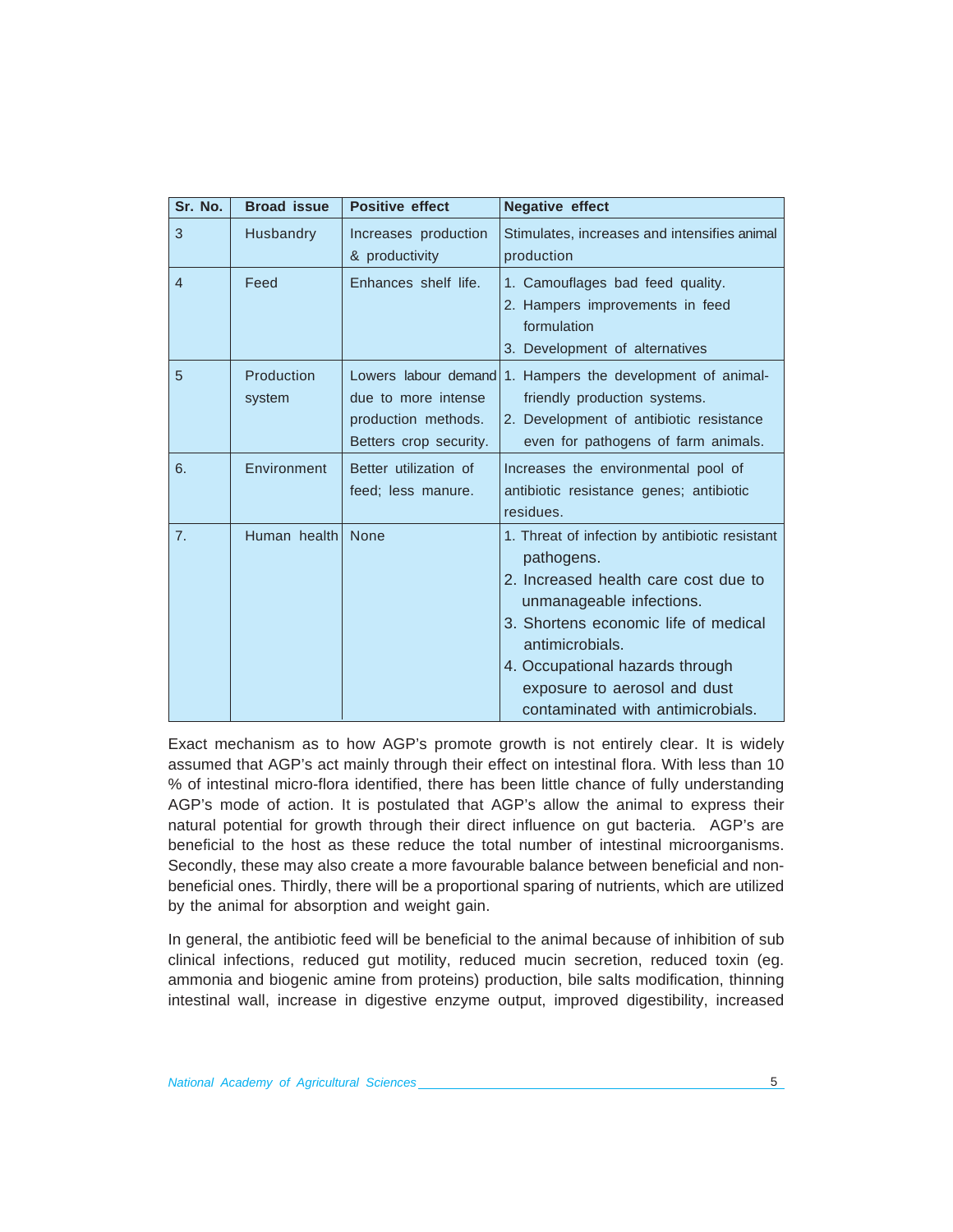uptake of nutrients along the alimentary canal, reduced opportunity for harmful bacteria to establish in the gut, activation of the intestinal immune system and reduction in microbial use of nutrients, thus sparing the nutrients for the host. The ultimate impacts of antimicrobials as growth promoters in farm animal/aquaculture production systems are increased growth rate of animals/fish/shell fish, better feed conversion, improved egg production in laying hens, increased litter size in sows, early weaning of piglets, increased milk yield in dairy cows, economized animal production systems, reduced incidence of disease in aquaculture, high stocking rates and some protection against certain diseases.

# **Antibiotics in Soil Environment and Food Chain**

A major portion i.e.30- 80 percent of antibiotic dose fed to the animals as growth promoters may be excreted as waste because of poor absorption. When antibiotic-laden manure is used to fertilize crop lands, antibiotics in the manure may get into the soil and eventually end up in streams, lakes or rivers. Antibiotics enter the environment by two ways, (i) directly when using the drugs i.e. the unabsorbed as waste and (ii) subsequent excretion of absorbed antibiotic residues and their metabolites through urine and feaces of the animal. The dominating pathways of environmental release of antibiotics in the terrestrial compartments are through application of FYM in arable soil and in fish farms. An unknown part of food-pellets containing the medical compound may not be eaten by the animals and hence will reach the sediment directly without any change. Antibiotics after consumption may be excreted partly as unchanged compounds or as metabolites, which finally reach the sediment.

No information is available on the fate of veterinary medicinal products with antibiotics during storage of manure/cow dung slurry. Two types (hydrophilic and hydrophobic) of substances are available in the manure /slurry. The antibiotic residues present in the dung depending on its chemical properties, either undergo degradation or leach to the soil. In grazing animals drugs released via the urine immediately reach the soil and if water soluble, leaching down to ground water or adjacent water systems is a rapid process. Most drugs excreted through the urine are water soluble, whereas drugs excreted via feaces, in general, are less soluble.

Antibiotics, which kill disease causing bacteria, especially broad spectrum antibiotics, could work havoc on natural microbial communities in the soil. Antibiotics might disrupt essential biological activity in the soil. One major consequence of this phenomenon is the emergence of antibiotic-resistant bacteria that could infect humans, livestock, fish & shellfish and wildlife. After consumption of antibiotic laced feed to the animals, unused antibiotics enter the environment. In fish and shellfish farming, antibiotics are given as feed additives and approximately 70 to 80 % are directly released into the aquatic environment. Antibiotic residues with significant antibacterial activity have been reported in the sediments from fish and prawn hatcheries and farms in our country.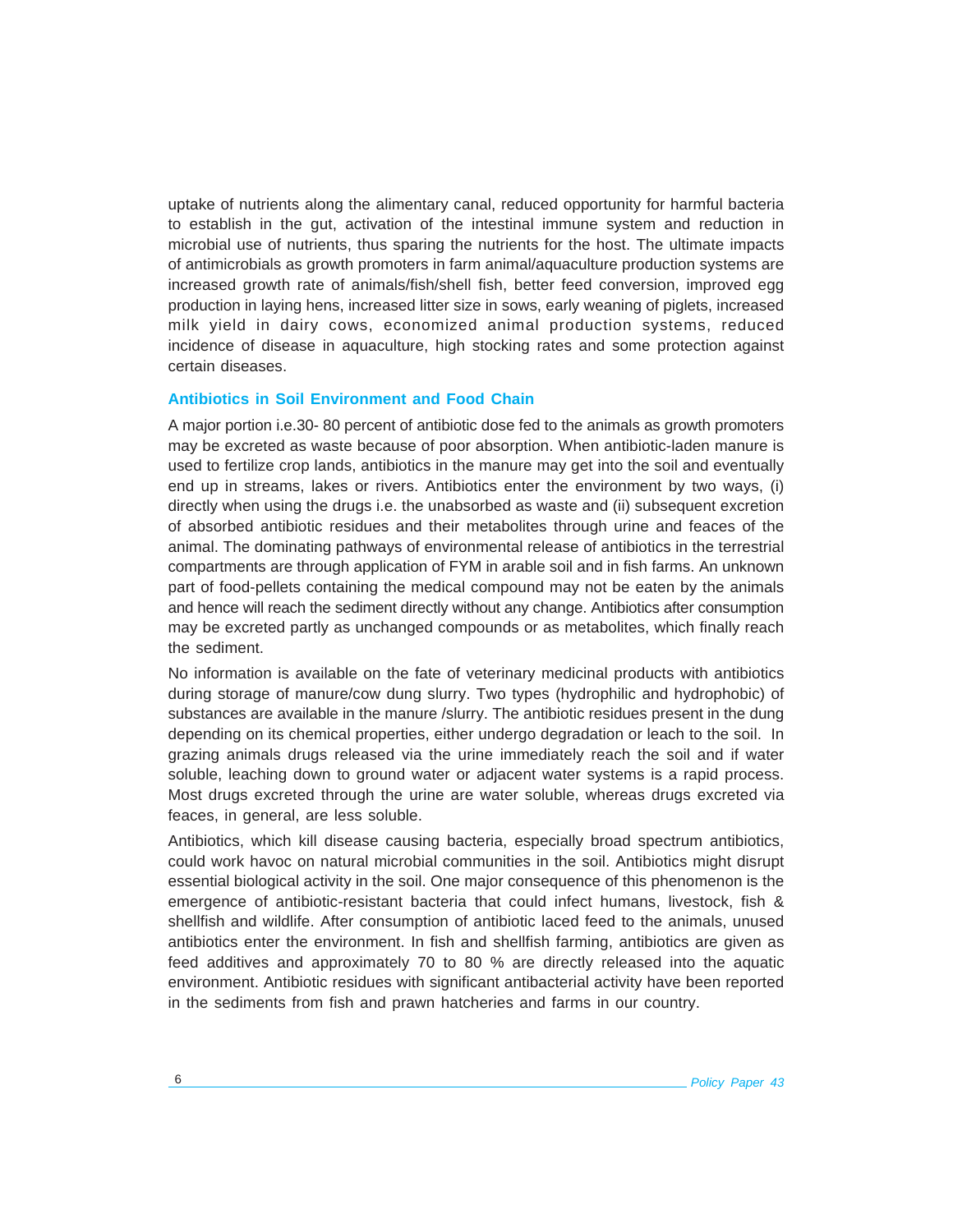Tetracyclines (oxytetracycline and chlortetracycline), tylosin, sulfamethazine, amprolium, monensin, virginiamycin, penicillin, and nicarbazine are the most common antibiotics present in swine, beef, and poultry/turkey manures. The concentration of these antibiotics varies from traces to as high as 216 (mg L<sup>-1</sup>) of manure slurry. These antibiotics generally remain stable during manure storage and end up in agricultural fields on manure applications. Soil and water contamination from manure fertilization has been frequently reported. It is a matter of great concern that residual concentrations of antibiotics in soils can easily reach levels similar to pesticides. Such a contamination by veterinary antibiotics exposes humans and animals to a constant threat of unknown consequences due to the presence of low concentrations of antibiotics in the environment. This threatens the human and animal health by diminishing the success of antibiotic treatment. Evidences show that antibiotic resistant genes from microorganisms in the environment can transfer directly to humans. Leaching and runoff of antibiotics from manure-fertilized lands is threatening the quality of drinking water. Effects of long-term exposure to low concentrations of antibiotics are not yet clear, but the potential danger resulting from veterinary antibiotic contamination to human and animal health cannot be neglected.

#### **Persistence of Antibiotics in Soil**

There are very few studies on reaction of antibiotics in soil. Photolysis, hydrolysis, biodegradation and binding on to soil particles through adsorption process are some of the reactions of these antibiotics and their products that can take place and influence their persistence in soil. They may form complexes with soluble organic materials and become more mobile and contaminate even groundwater while still in its parent form.

Antibiotics like ciprofloxacin, ofloxacin, and virginiamycin degrade very slowly and may persist in soil in its original form up to 30-80 days while bambermycin, tylosin, and erythromycin completely degrade in a period of one month at temperatures ranging from  $20-30$ <sup>o</sup>C. Persistence of an antibiotic in the terrestrial environment is the key factor determining its environmental impact. Most of the antibiotic residues in manure generally remain stable during manure storage until its application to agriculture fields.

So far, there have been very few studies on the impact of the antibiotics added to the soil through manure, sludge and waste waters on the environment and perhaps none in this country. We need to collect precise data on antibiotic use in animal farming, aquaculture and agriculture and the potential reservoir for residual antibiotics in the terrestrial environment in the country. Besides, research work is needed to understand kinetics of biodegradation and potencies of degraded products of various antibiotics in different soils, manures and waste water. This would help us to better understand the eco-toxicological impacts of various antibiotic residues in the environment.

Effects of some soil properties on the persistence of anti biotics in soil are briefly described.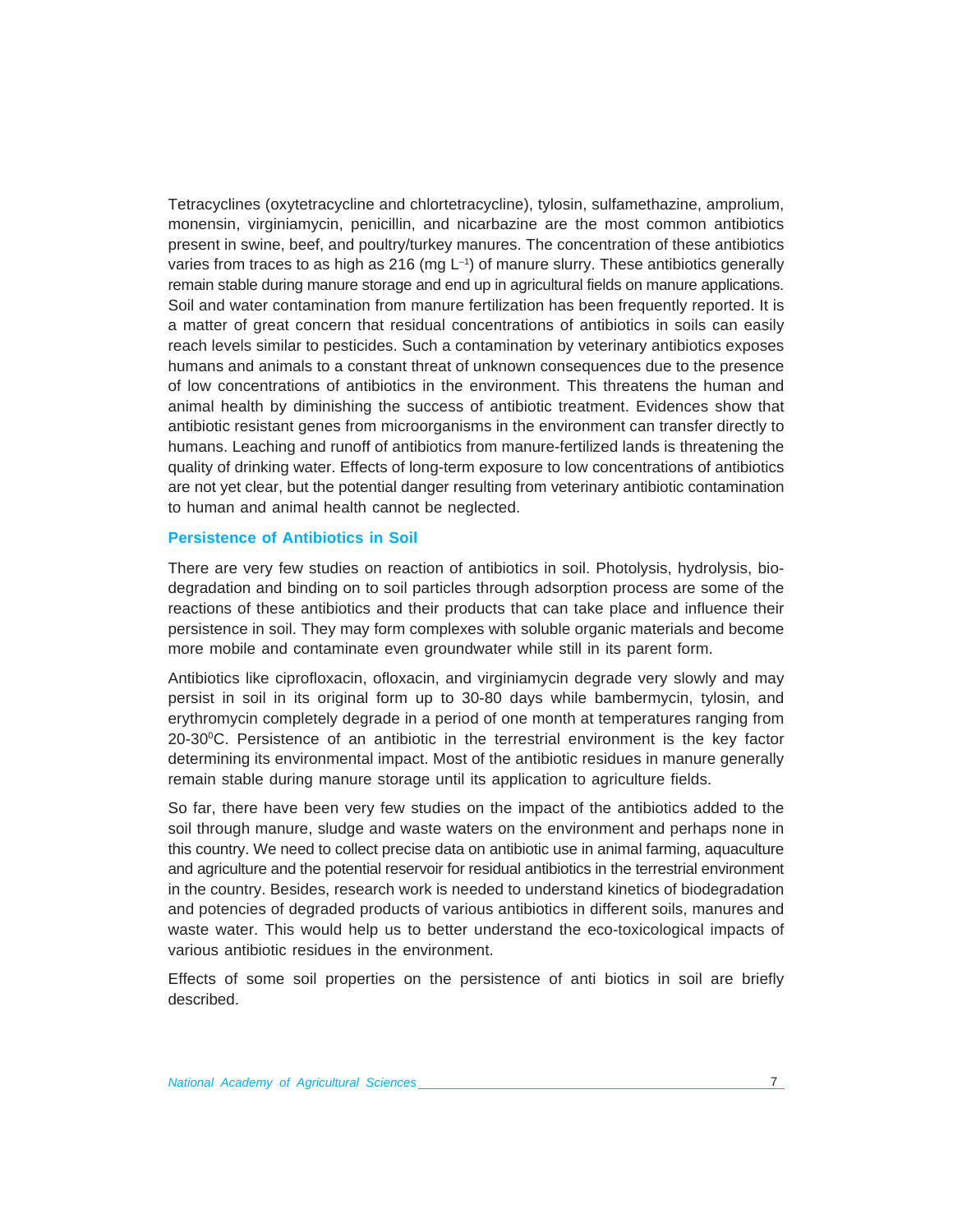# **Effect of soil pH**

Soil pH plays an important role in ionization of most of the antibiotics. Besides molecular structure, molar mass, physico-chemical properties and their dissociation constant (pKa) value of antibiotics determine as to how they will ionize in soil due to pH variation. The anti-microbial properties of the antibiotics in soil are determined by their active functional groups.

Most of the antibiotics of tetracycline group are amphoteric in nature and are stable under acid conditions. These compounds can form chelates with divalent metal ions. Sulfonamides, on the other hand, have two pKa values, they behave as weak acids and form salts both under acid and basic conditions. Amino-glycosides being polar compounds move easily with the percolating water and can contaminate the ground water resources. But they are photodegradable therefore, easily decompose when subjected to sun-light. Penicillin belongs to ß-lactam class of antibiotics. It is stable under a wide range of pH values from strong acid to strong alkali conditions. This speaks of its long persistence in soil as parent molecule and is a potential health hazard. Fluoroquinolones, also resist break down through hydrolysis and therefore are highly stable in soil.

#### **Adsorption reactions**

Antibiotics in soil can be retained on the mineral and organic colloids. In this form, they are less liable to degradation forces and less potent towards its targets. Antibiotics that can ionize in soil to furnish positive charges can be retained on colloidal soil surface through the adsorption process. Binding strength of antibiotics with soil is determined by the negative charge in the soil and positive charge developed in antibiotic molecule. The extent of such binding can be quantified by taking the ratio of antibiotic concentration adsorbed in soil to the same in water in equilibrium with soil. This is also called distribution coefficient (*Kd*). Antibiotics with higher *Kd* value are strongly bound with the soil and are less mobile. Compounds with less *Kd* value are less strongly bound and more mobile in the soil. The later group of antibiotics can be easily transported to contaminate the ground as well as surface waters. Strongly bound antibiotics can however, be transported mainly to surface waters with the sediments during run off losses of soil. Some of the antibiotic compounds form complexes with soluble organic matter in the soil. This increases their mobility and they easily find their way to contaminate ground waters. Under ordinary conditions, they are strongly bound to soil solids and thus highly immobile. In highly developed dairy farming countries like Germany, sulfamethoxazole concentration as high as 40 ng  $L<sup>1</sup>$  has been reported in almost 10% of the ground water samples tested. Sulfonamides have little adsorption tendency and do not form immobile complexes in soil. Therefore, sulfonamides are strong contaminators of ground and surface waters while tetracycline is likely to contaminate mainly the surface water bodies.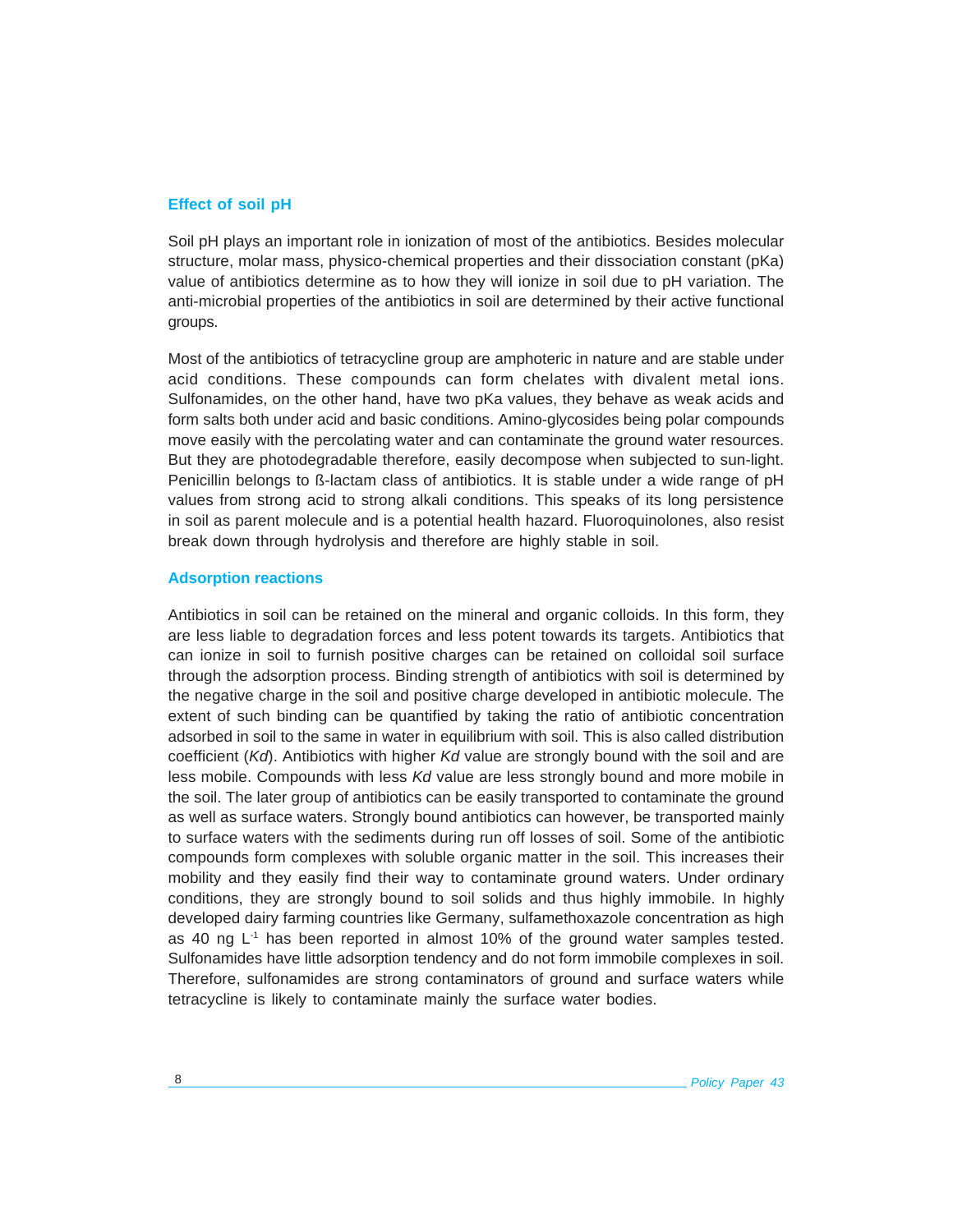The tenacity with which the antibiotics are held on the soil solid surfaces is also determined by pH, clay and soil organic matter contents. Amphoteric antibiotics like tetracycline which is most widely used in animal feed and fish feed, may exist as anions and cations depending on pH of the medium. Cationic antibiotics bind to the soil particles through ionic interaction, while acidic and amphoteric antibiotics may bind to the soil through non-ionic interaction.

# **Effect of soil texture**

Soil type, whether loam, silt loam or sandy loam matters in the persistence of antibiotics in soil. For example, it has been found that ciprofloxacin was mineralized to CO<sub>2</sub> less than 1% in all the three soils in 80 days of incubation. Strong binding of this antibiotic was sited as the reason for its slow degradation. Half-life of ceftiofur was more than 49 days in sand and only 22 days in clay loam. Half-life of oxytetracycline in marine sediments at a depth of 5 to 7 cm was more than 300 days as compared to 87 to 173 days for virginiamycin in sandy soil. This shows that antibiotic persistence in soil is determined by not only the soil type but also soil depth. Antibiotics can persist for longer periods if they are lodged in sub-surface soil layers and deep in waters away from sunlight and aeration.

#### **Effect of type of clay minerals**

Depending on the reaction of antibiotics with the clay minerals, antibiotics can be divided into 4 groups:

- I Strongly basic Streptomycin; dihydrostreptomycin; neomycin and kanamycin.
- II Amphoteric Bacitracin; Aureomycin; and Tetramycin
- II Acidic Penicillin
- IV Neutral Chloromycetin and Cyclohexamide

In soils dominated by montmorillonite or illite or kaolinite, clay mineral reacts with the first two groups (strongly basic and amphoteric) of antibiotics to form complexes. But acidic and neutral antibiotics are adsorbed only in soil that dominantly contains montmorillonite type of clay mineral; still the tenacity of adsorption is relatively weak. On an average, the amount of antibiotics adsorbed by clays varies from 9 mg  $q<sup>-1</sup>$  for kaolinite clays and strongly basic antibiotics to more than 300 mg  $q^{-1}$  in case of montmorillonite clays and amphoteric antibiotics. Strongly basic antibiotics are so strongly held on the clay surface of montmorillonite, vermiculite or illite minerals, that they are virtually un-releasable as assessed from bioassay studies. In kaolinite, however, where it is not held that strongly, there is some release in case of streptomycin and dihydrostreptomycin. But in case of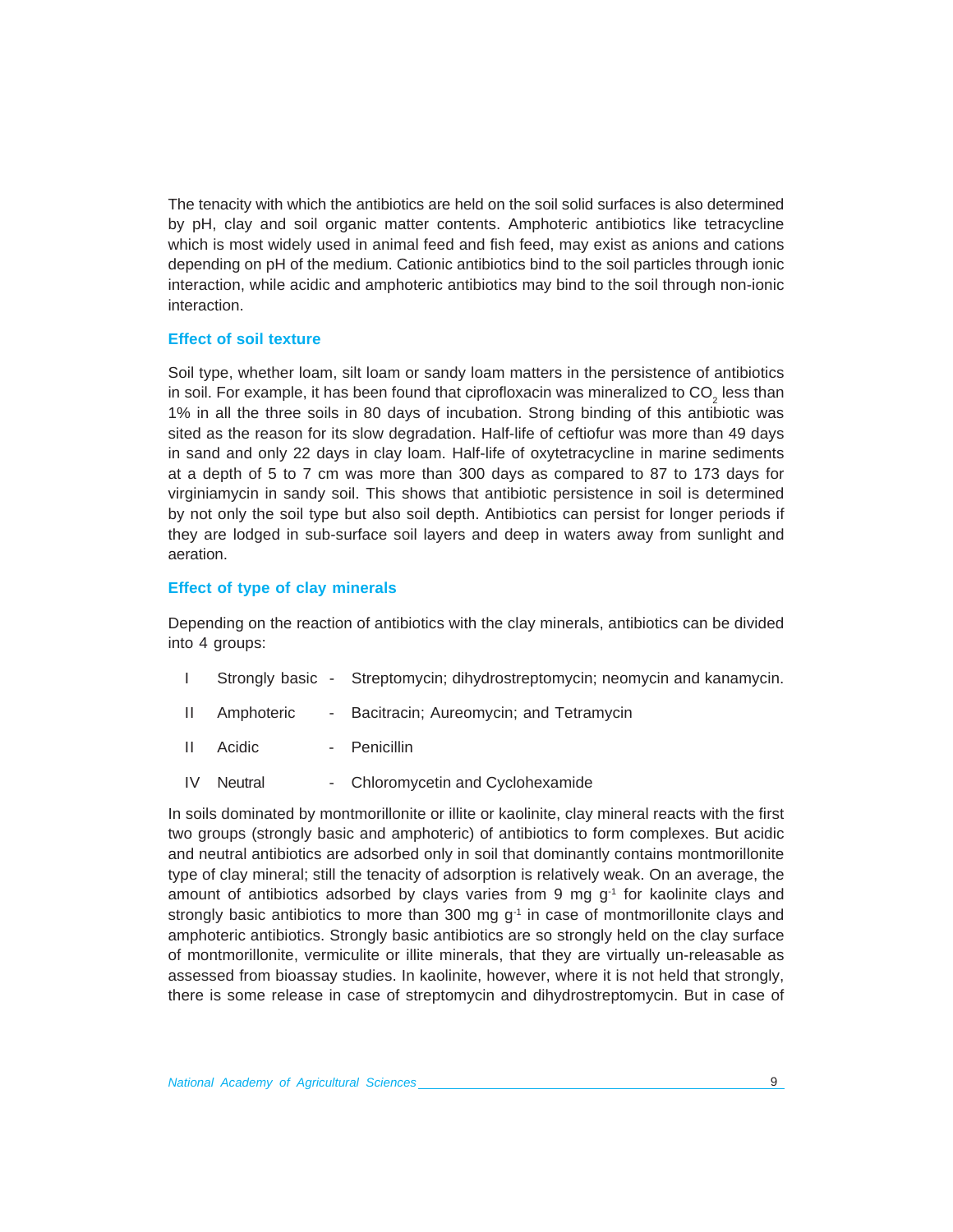amphoteric antibiotics, there is easy release from all kinds of clay minerals. Streptomycin that is commonly used as growth promoter in swine is adsorbed strongly on the soil particles, which is high in clay and low in sand fractions. Wide variation in tenacity of their adsorption on soil exchange sites is apparent from a vide range of observed sorption distribution coefficient *Kd* from 0.2 to as high as 6000. Clay adsorption is the main reason for weakly adsorbed antibiotic compounds, such, as metronidazole and olaquindox to be more mobile and can leach with percolating water. However, strongly adsorbed oxytetracycline and tylosin percolate the least in the leachate. In general, affinity of many of the commonly used antibiotics as growth promoters is quite high to soil particles. This indicates that most of the mobility of these antibiotics in terrestrial environment is probably due to run-off losses of antibiotic-laden sediments to surface waters from fields where antibiotic laden manures are applied.

#### **Effect of soil temperature**

Most of the degradation process of antibiotics in soil is mediated by soil micro-organisms. Therefore persistence of these compounds in the soil is affected by all those factors that affect the activity of microbes. Soil temperature is an important factor in this respect. As the temperature decreases from the normal range of  $25{\cdot}30^{\circ}$ C, persistence of antibiotics increases. At 30°C, 44% of chlortetracycline and 23% of bacitracin remained in the soil after 30days of their application. However, when temperature decreased to  $20^{\circ}$ C, 88% of chlortetracycline, 33% of bacitracin, 25% of erythrocin remained in soil. At  $4^{\circ}$ C, almost all chlortetracycline, erythrocin and bambermycin persisted in soil. It is very likely that under north-western Indian conditions, antibiotics finding their way to the fields with manures during *kharif* season, a rapid decomposition may eliminate it from the soil due to prevailing moderate to high temperature. During *rabi* season, when atmospheric temperature is low, significant portions of antibiotics applied through manures may remain intact in their original parent form.

#### **Eco-toxicological Impacts**

The soil environment may be impacted by the antibiotics in the following ways:

- (i) Alter the composition and diversity of indigenous soil microbial communities which are of fundamental importance for ecosystem,
- (ii) Change function in nutrient cycling, especially of nitrifying bacteria.
- (iii) Inhibit decomposition of organic matter.
- (iv) Change energy flow and
- (v) Develop resistance, (even cross and multiple), in organisms in the soil environment.

Antibiotics in soil are well known to inhibit microbial growth. How these affect soil fauna and flora, enzymatic activity and nutrient cycling needs greater emphasis for investigation.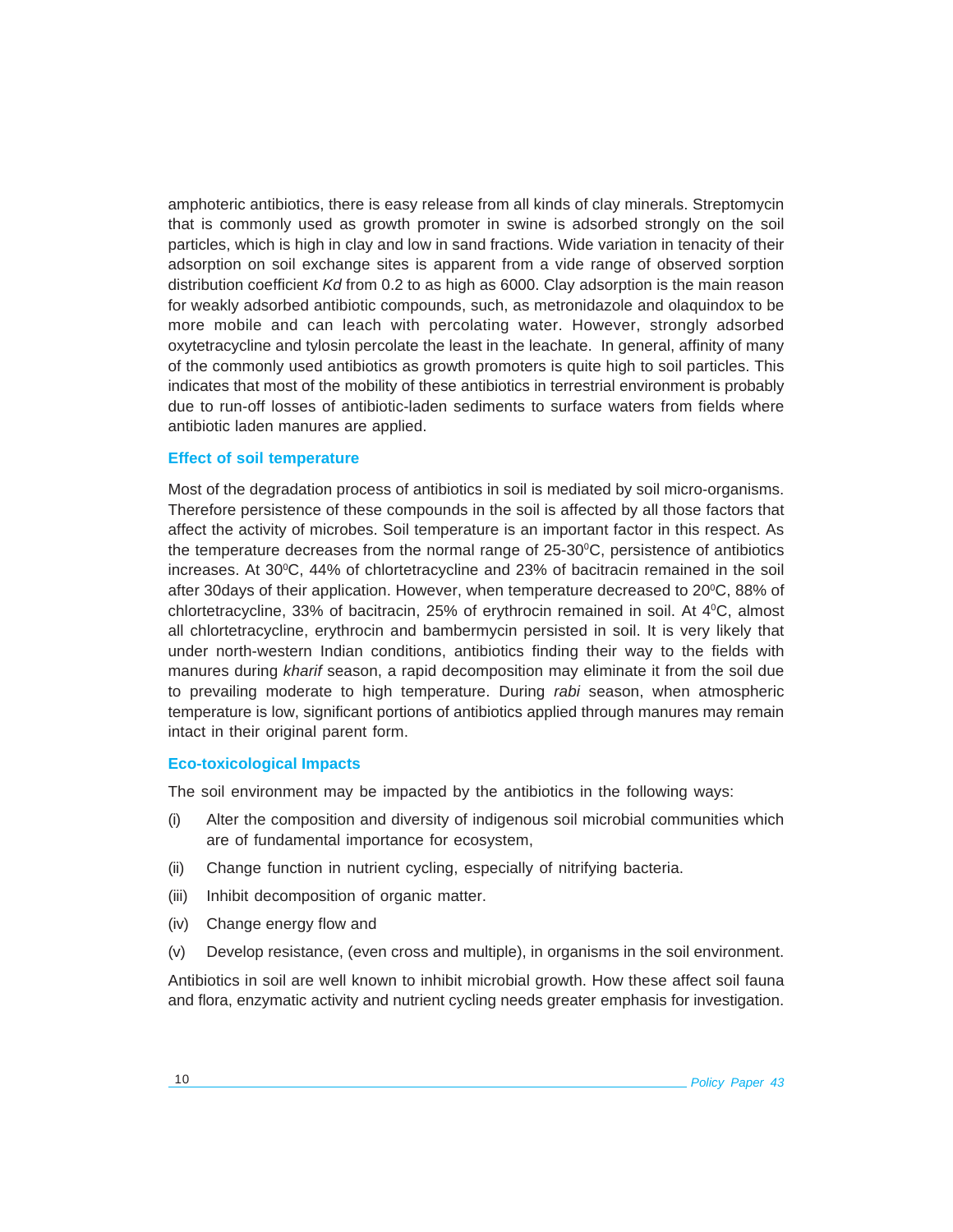These impacts could be direct, such as, antibiotic toxicity to soil microbes and indirect effect, such as, reduced nutrient availability due to changed microbiological activity and reduced rate of organic matter decomposition in soil. Decomposition of organic matter depends on various microbial processes, which in turn depend on type and population of microorganisms in soil and also by allowing only the antibiotic-resistant microbes to flourish that may affect decomposition differently. Oxytetracycline or chlortetracycline fed animals has been found to result in the manure/feaces which when applied to the soil result in more evolution of CO<sub>2</sub>. It has also been reported that feaces or dung from the animals fed with antibiotics contained higher proportion of easily decomposable/degradable carbon compounds. Ionophore antibiotics, such as, monensin favour growth of Gramnegative bacteria in the gut.

# **Impact on Non-target Microorganisms**

Antibiotics like streptomycin-laden manure decrease bacterial count in soil up to 50-75% over several months depending upon the nature of bacterial population. Streptomycin has been specifically found to adversely affect the nitrifying bacteria. Gram negative bacteria like *Nitrosomonas spp* are responsible for nitrification in soil. Therefore, broad spectrum antibiotics like tetracyclines, aminoglycosides, and sulfonamides in manure and soil are expected to inhibit the nitrification process. Narrow spectrum antibiotics such as sefdiazine, oxolinic acid, and tylosin, on the other hand, stimulate the nitrification process. Veterinary antibiotics may also inhibit SO<sub>4</sub> reduction as well. Build up of tylosin in soil can cause shifting of bacterial communities from Gram positive to a Gram negative.

#### **Emergence of Antibiotic Resistance**

Widespread use of antibiotics and their subsequent release into the environment may lead to the selection of antibiotic resistant bacteria. There has been a frequent observation on shortening of the time between introduction of a new antibiotic and development of resistance of the targeted microbial species. If spontaneous mutations were the only cause of antibiotic resistance, it would have been restricted to only a few bacterial species amongst the hundreds of billion in one antibiotic-treated host and would not be the epidemic problem as it is to-day. A higher degree of vancomycin resistance (60%) in various enterococci isolates from the broiler droppings has been reported. Similarly, a high level of resistance among Gram-positive and Gram-negative isolates from various meat products have been observed for penicillin, erythromycin, sulfamethoxine, tetracycline, ceftibiotics, and gentamycin. Therefore, animal manures containing such antibiotics can cause elevation of resistance in soil bacteria. Development of resistance is quite rapid as within 3 weeks of antibiotic feeding, more than 70% of feacal bacteria become resistant to penicillin and tetracycline. This indicates that antibiotic feeding provides an environment for selection of resistant strains and may encourage the transfer of genetic information from even unrelated bacterial species. Every time one or the other antibiotic drug becomes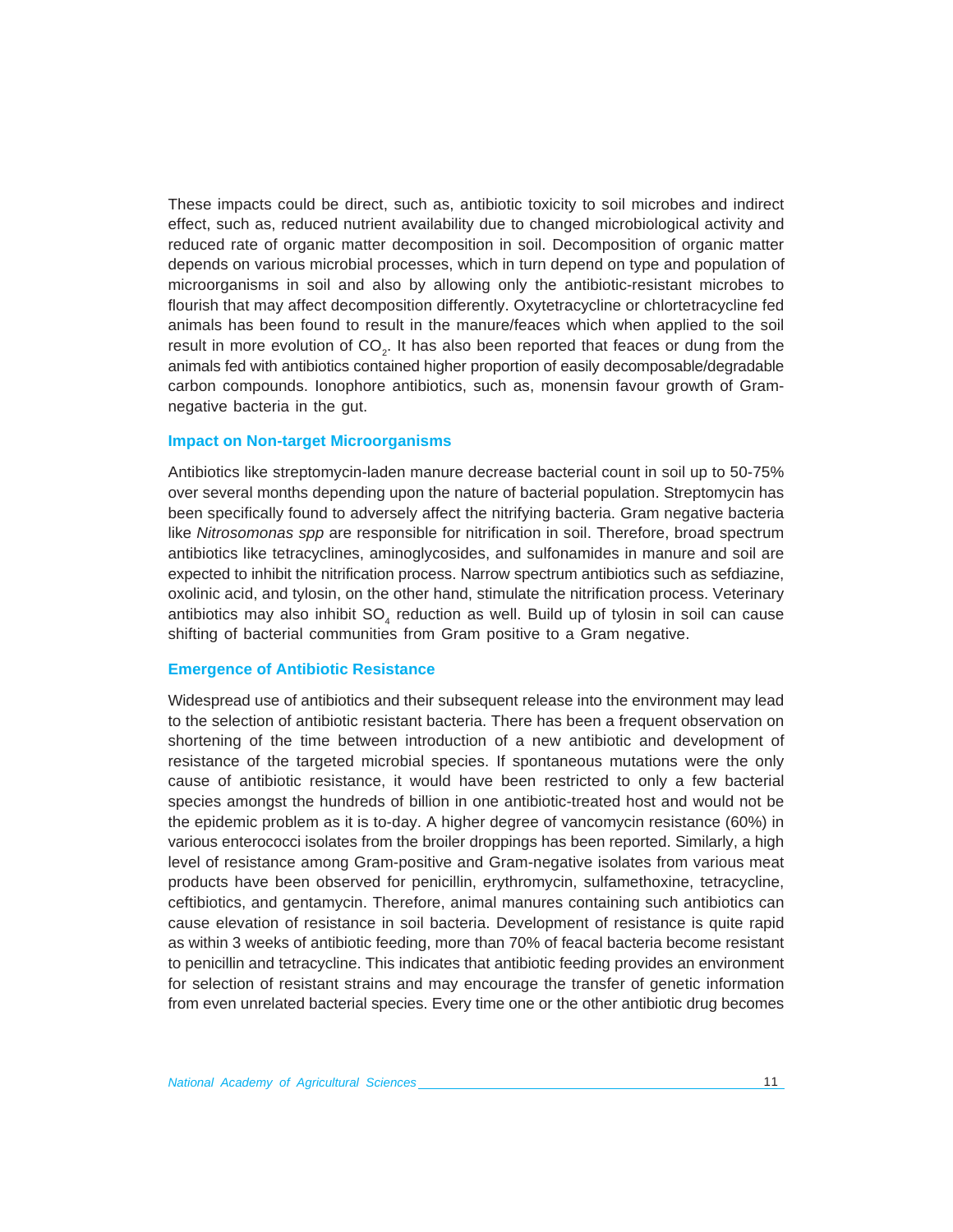ineffective because of the emergence of resistance in the targeted bacteria. Discovery of a new drug is very expensive costing more than one \$ billion and may take 10-15 years before getting its regulatory approval. It is thus very important for us to look for safer growth promoters and use antibiotics to a bare minimum. Antibiotics used for managing human infections should be totally banned for use as growth promoters.

Many bacterial species multiply rapidly enough to double their numbers every 20–30 minutes. Their ability to adapt to changes in the environment and survive unfavourable conditions often results in the development of mutations that protect them. In addition, another factor contributing to their adaptability is that individual cells do not rely on their own genetic resources alone. Bacterial capacity to adapt to external changes using these mechanisms is called resistance development and this allows the resistant organisms to proliferate in the prevailing conditions. Resistance takes two forms (i) inherent or intrinsic resistance and (ii) acquired resistance. In intrinsic resistance, the species is not normally susceptible to a particular drug. This may be due to the inability of the antibacterial agent to enter the bacteria to reach its target site. In acquired resistance, species is normally susceptible to a particular drug but certain strains express drug resistance, which may be mediated through a number of mechanisms. When resistance develops, the antibiotic is no longer capable of curing or treating the disease caused by the infective agent. A low level of resistance may be detected by a slight increase in the minimal inhibitory concentration (MIC), which is not necessarily of clinical significance. A higher degree of resistance is characterized by an MIC that exceeds, sometimes by several orders of magnitude, the concentrations of drug safely attainable in the patient's tissues.

# **Transfer of Resistance**

Resistant genes are flowing freely between animal and human bacteria through the food chain, which makes the situation more alarming. Of great concern is the possibility that resistance generated on the farm could lead to a loss of effectiveness of key antibiotics in the management of human diseases. To assess the likelihood of the risk of resistance transfer, two risks have to be considered independently : (i) risk associated with the transmission of resistant bacteria from aquaculture environments to humans, i.e. the increase of resistance in human bacterial pathogens as a direct consequence of the use of antibiotics in aquaculture, and (ii) risk associated with the introduction in the human environment of non pathogenic bacteria containing antimicrobial resistant genes and the subsequent transfer of such genes to human pathogens.

Different mechanisms exist in bacteria that make them resistant to a specific antibiotic of a common chemical group. Antibiotic resistance is conferred by variations in the genetic makeup of bacteria. The genes that confer antibiotic resistance are carried on the bacterial chromosome or on separate plasmids that can be transferred between different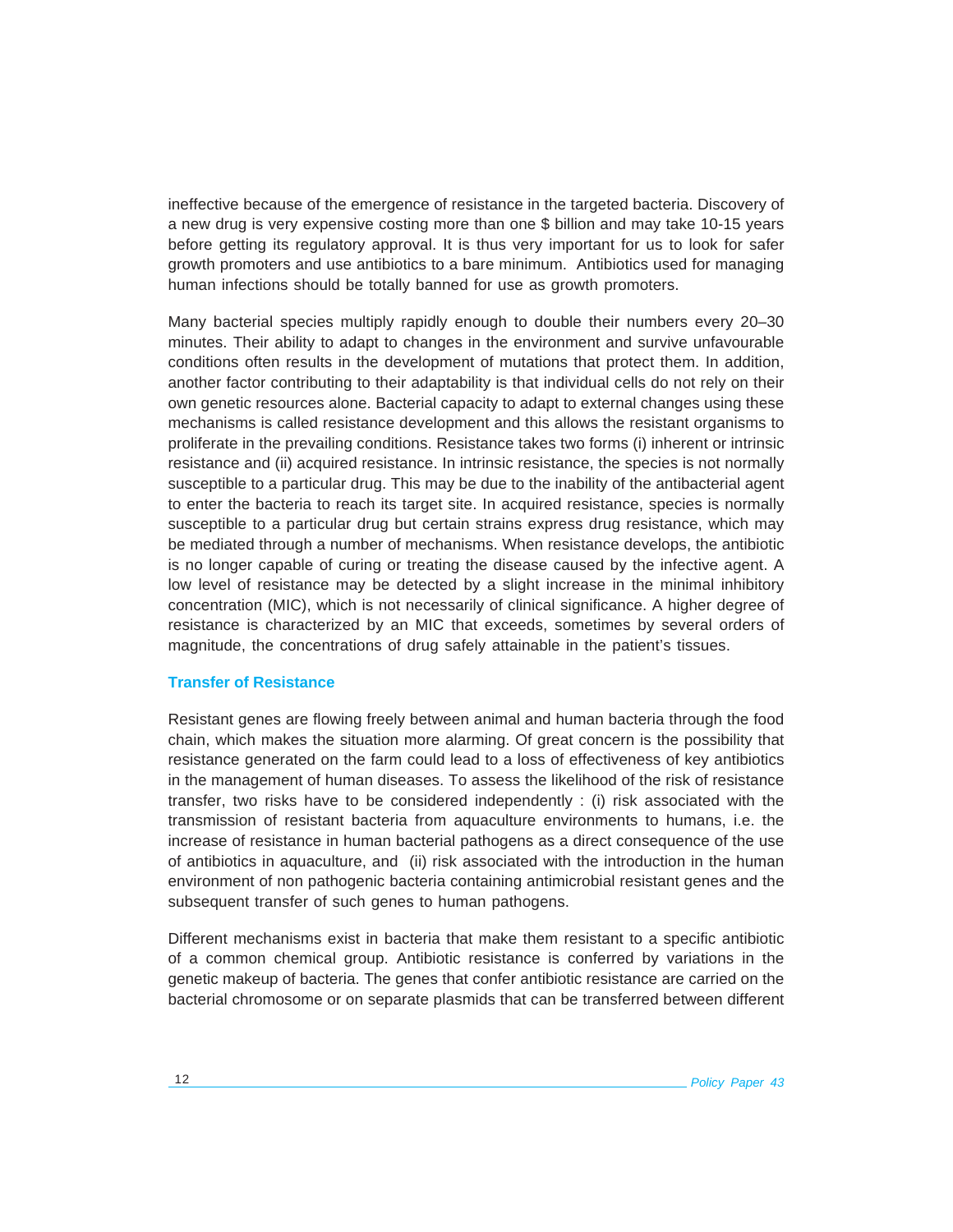bacteria. In addition, genes that confer resistance tend to group together such that resistance to multiple antibiotics is transferred by a single plasmid. These properties of antibiotic resistant genes complicate the control of antibiotic resistance and contribute to the concern over the use of antibiotics in livestock and public health. Antibiotics can promote the establishment of an antibiotic resistant population of bacteria by killing the susceptible bacteria and leaving behind the resistant bacteria. They do not induce the genetic changes but select bacteria that already have the genetic changes responsible for resistance. Indiscriminate or inappropriate use of antibiotics can promote the selection of antibiotic resistant bacteria. It is extremely important that antibiotics are used appropriately and according to the manufacturer's recommendations unless otherwise specified by the animal nutritionist/veterinarian.

Originally it was thought that resistance trait would be confined to the mutant clone and spread of resistance is confined to that clone only (Vertical Transmission). Later on, another type of resistance through mutation in existing genes (Horizontal transmission) was observed and this resistance could also be developed through the uptake of existing genes. In this case, the resistance trait through mobile genetic elements can also spread to other bacterial clones, to other bacterial species and even to other genera. Bacteria when exposed to antimicrobials develop strategies for their survival. Widespread use of antimicrobials in human disease management undoubtedly is of more importance for the emerging antimicrobial resistance problems in humans. Continuous use of antimicrobials in feed is one of the major sources of overuse and misuse of antimicrobials in animal production.

#### **Resistance in Food-borne Pathogens**

If there is development of resistance in this way into the food-borne pathogens, then it really becomes a problem, because these infections can become difficult to treat with traditional antibiotics, thus threatening human and animal life. The reports of several incidences of infection by multidrug-resistant *Salmonella typhimurium DT 104* is the result of such a possibility. Around 20% of 120 isolates of *E.coli* from animal food were resistant to multi-antibiotic drugs. Similarly, a wide range of tetracycline-resistant genes of *E.coli* have been observed as isolated from human and animal sources. Gram-negative enterobacteria and Gram-positive bacteria are the major source of antibiotic-resistant integrons in animal litters. More than 40% of bacteria collected from surface waters were resistant to one or more antibiotics in USA. Similarly, 54% of the coli form isolates of Korean river were resistant to at least one antibiotic. In Greece, 20% of the *Salmonella* samples isolated from surface waters were resistant to antibiotics.

Until recently, research on antibiotic use has been mainly directed toward their beneficial and adverse effects on the end user, humans and animals.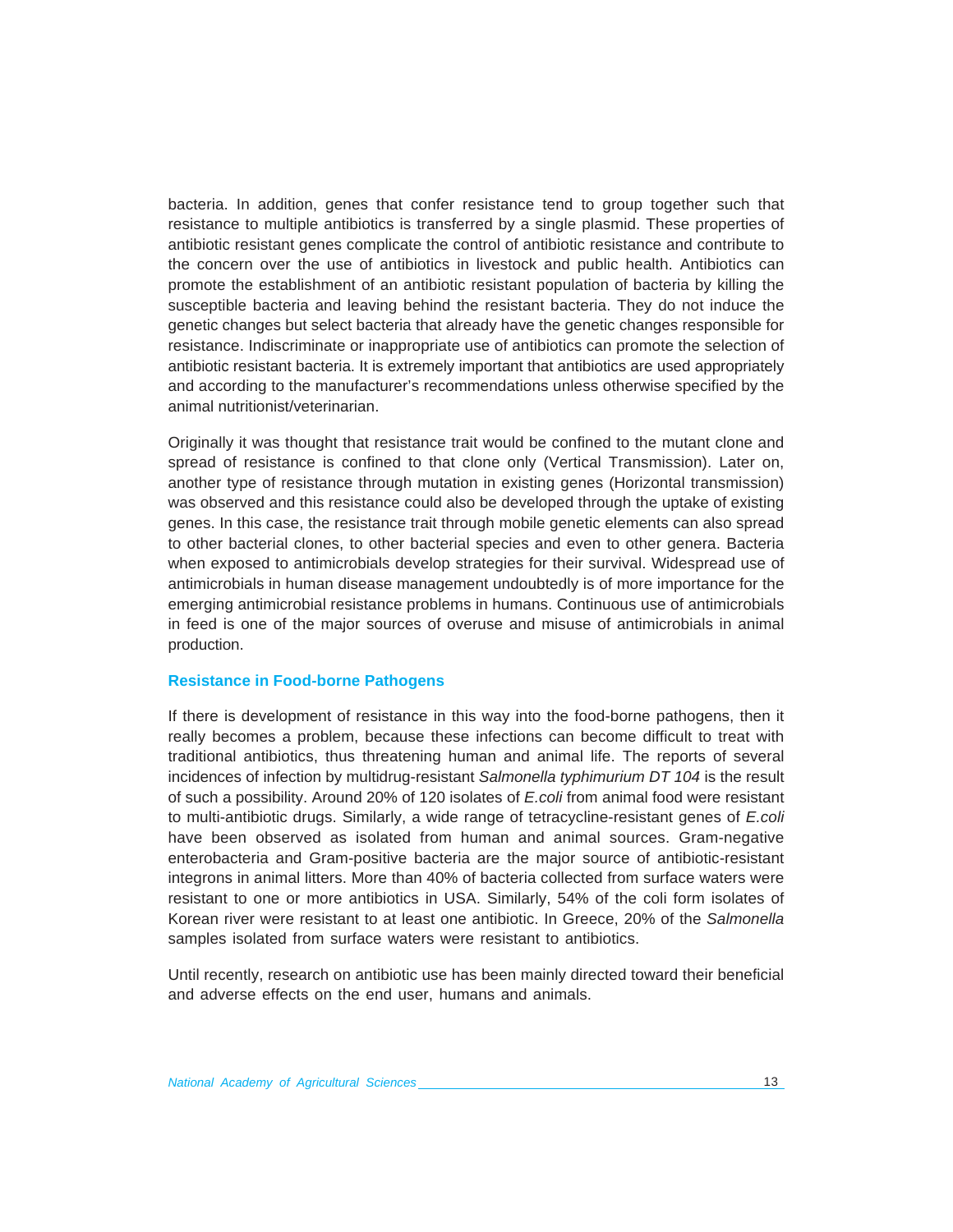# **Allergic or Toxic Reactions**

There have been relatively few studies on the effect of antibiotics on plants raised on manure-amended soils. Consumers may unknowingly be ingesting some of these antibiotics by consuming vegetables grown on manure-applied lands. Some adverse effects of consuming antibiotics in vegetables and fruits are discussed. Some antibiotics when ingested by humans, especially children, cause serious allergies or toxicity. There may be some interaction effects from simultaneous ingestion of two different antibiotics. It has been shown that some of the macrolide antibiotics present in animal feed have interacted with monensin resulting in its toxicity leading to death of affected cattle. Antibiotics present in plant materials ingested by humans may provide resistance to human pathogens thus resulting in illnesses that may be difficult to cure with presently available antibiotics. It has been shown that resistance of gut bacteria to antibiotics increased when fed with increasing concentrations of penicillin in contaminated waste milk. Small amounts of tetracycline can act as a catalyst in triggering the horizontal gene transfer between different bacteria. Thus increasing resistance may be of concern both for human and animal health if antibiotics are present in food crops. Our knowledge regarding the implications of manure-based antibiotics on the terrestrial environment and human health is limited. There is an urgent need to study:

- i. Effect of cooking of food obtained from antibiotic fed animals / fish / poultry
- ii. Fate of different antibiotics present in manure,
- iii. Antibiotics and their degradation products taken up by plants grown on antibioticladen manure amended soils,
- iv. Whether or not antibiotics or their degradation products are still bioactive to impart antibiotic resistance to gut and soil bacteria or cause adverse immunological reactions in humans.

#### **Alternatives to Antibiotic Growth Promoters (AGPs)/Veterinary nutraceuticals**

Use of antimicrobial agents as feed additives is a complex issue with implications for human and animal health, animal welfare, food safety, environmental aspects, development of production systems, feeding practices and management of the animals. A complete ban on the use of AGP's will necessitate exploring the alternatives that can improve feed efficiency and general health status and enhance the immunity to fight against disease. Some of the alternative products have proved useful. Examples of such materials are zinc oxide, copper sulphate, plasma proteins, egg yolk antibodies, organic acids, probiotics, prebiotics, enzymes, bioactive peptides, botanicals (herbs/spices), nutraceuticals, essential oils and fermented liquid feeds. Several foods besides containing nutrients also contain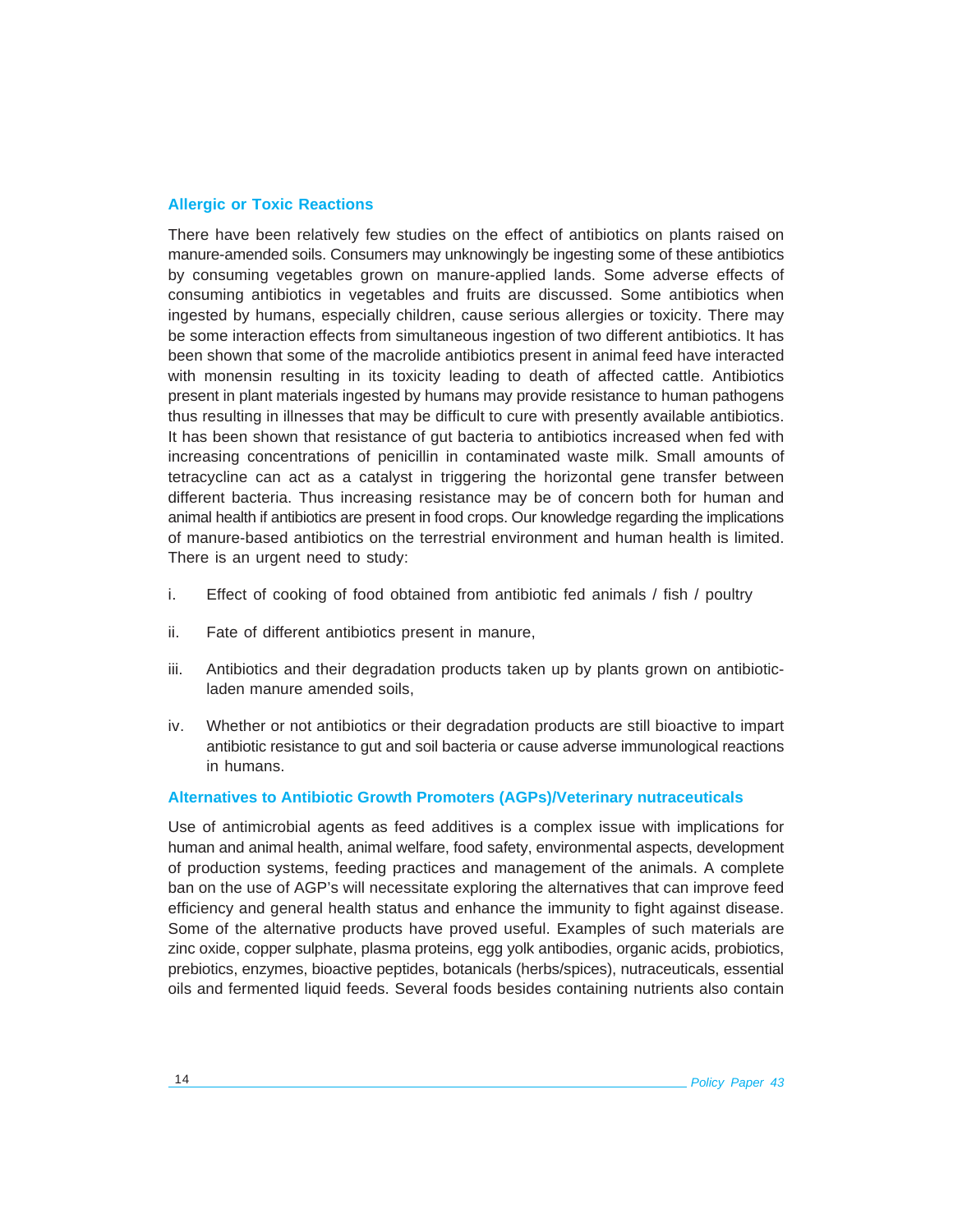certain compounds that enhance the production by providing either the nutritional balance, improving the metabolism or preventing the disease. Moreover at the same time there is increased interest over the food safety, environmental contamination and the general health risks that have made *natural* the norm, promoting the trend towards alternative strategies to manage and feed the animals and birds without reliance on antibiotics. Such types of foods are labeled as adaptogens, dietetics, nutracines, nutraceuticals or multifunctional additives.

Nutraceuticals are a combination of nutrients and pharmaceuticals. Nutraceuticals must improve the performance effectively and economically, with little therapeutic use, without causing cross resistance to other antibiotics at actual use level, without involving transferable drug resistance and causing any deleterious disturbance to the normal gut flora and creating environmental pollution. Moreover these must be non toxic to the animals and its handlers. Some of the nutraceuticals are briefly discussed :

#### **Herbs/Botanicals**

Vegetative parts of the plants (leaves, bark, fruit, roots, seed and their extract) are called herbs. The herbs contain a variety of chemical compounds that are used as body restoratives. These chemical compounds are active in altering the physiological and biochemical processes in the body. Herbs and spices have compounds with antibacterial effects. For example garlic contains allicin and ajoene which exhibit broad spectrum anti microbial properties and are effective in reducing cholesterol of liver, breast and thigh muscle. Another example is of *Yucca Schidiger,* which improves growth and feed efficiency. Botanicals / herbs help in improving the performance by reducing the stress associated with handling, transport and poor health by providing nutrients and or active principles, which act as anti stress agents. These improve egg production in birds by ensuring normal gut functioning and improving digestion by activating digestive secretions and improve growth rate and animal production by increasing feed efficiency.

These properties of various herbs are due to the active secondary metabolites that belong to class of isoprene derivatives, flavonoides and glucosinolates. Interaction between different active components within and between extract may have either cumulative or antagonistic effects. Use of herbs in poultry and pig feeds is now gaining momentum as it claims to have no side effect, and is safe and eco-friendly. Botanicals have proved to be equally beneficial as antibiotic growth promoters. Some botanical extracts have both positive and negative effect on the gut micro flora. This nature of botanicals can be useful in the stabilization of gut environment. Reports indicated the reduced northern fowl mite infestation with the topical application of garlic in laying hens. The desired activity of herbs may vary due to variability of composition of plant secondary metabolites, environmental conditions, harvesting time, stage of maturity, method of extraction and conservation, anti nutritional factor and nature of diet in which it is supplemented.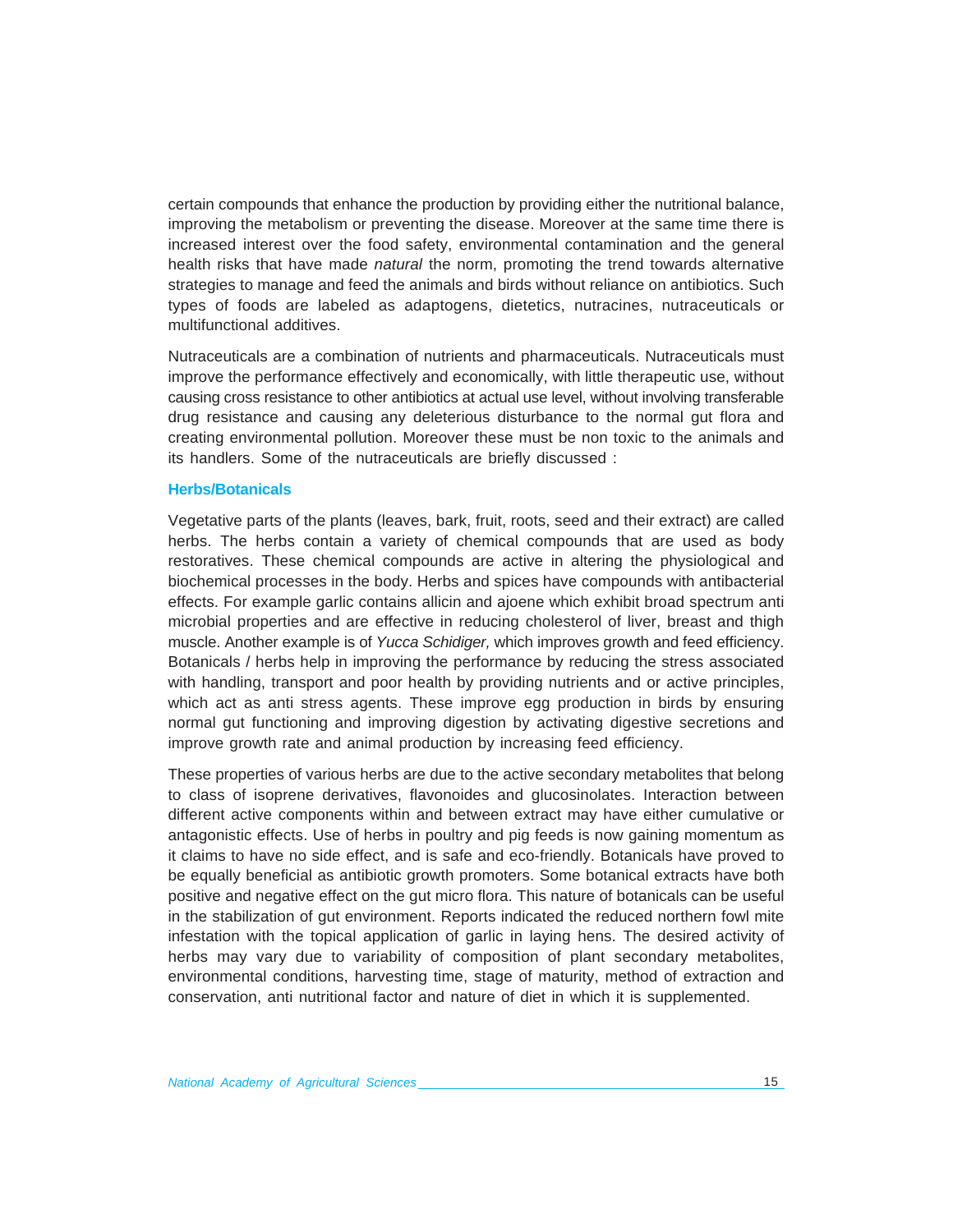#### **Prebiotics**

Prebiotics are short chain non-digestible oligosaccharides with 2-10 units of monosaccharide used as feed ingredients. Prebiotics are commonly found in soybean and rapeseed meal. Legumes, cereals and yeast cell walls contain a-galactooligosaccharides (GOS), fructooligosaccharides (FOS) and mannanoligosaccharides (MOS), respectively. Lactobacilli, Bifidobacteria and Eubacteria selectively ferment some prebiotics. Prebiotics modify the gut microbial population balance by promoting the growth of beneficial flora in the intestines, thereby providing a healthier intestinal environment. These are not easily digestible and provide competitive advantage to favourable bacteria, inhibiting the colonization of harmful microbes by lowering intestinal pH and promoting the beneficial ones. Through a variety of mechanisms prebiotics are thought to increase resistance to infection. Prebiotics enhance the physical barrier (modulation of paracellular permeability, mucosal trophic action), improve functional barrier (mucosal immunity) and have a competitive adhesion to epithelial receptors. They increase SCFA production along the gastro-intestinal tract, and induce a shift to a more saccharolytic (carbohydrate fermenting) flora.

Galacto-oligosaccherides (GOS), Mannanoligosaccharides (MOS), Fructo- oligosaccharides (FOS) are frequently used in poultry diets. Harmful bacteria attach themselves to both the FOS and MOS and are excreted. Fructo- oligosaccharides (FOS), a derivative of inulin, inhibit the growth of pathogenic microorganism such as clostridia and salmonella. Increase in egg production and feed efficiency of layer with the use of dietary oligofructose and inulin has been widely reported. Oligosaccharides stimulate the secretion of cytokine and enhance the immune system of the pig to resist pathogenic bacterial challenges.

# **Probiotics**

The live microbial food supplement i.e. probiotics or Direct Fed Microbials (DFM's), which when fed, improve the intestinal microbial balance of the host. Lactobacilli, Streptococci, Bifido bacteria, *Bacillus, Bacteroides, Pediococcus, leuconostoc, Propionibacterium,* and some yeast (*Saccharomyces cerevesiae*) and fungi (*Asperzillus oryzae*) are commonly used DFM's. *B Subtilis* and *B licheniformis* are commonly used in nursery pig rations as they are spore forming and are able to resist the environmental conditions of high temperature and moisture occurring during the pelleting process. Probiotics improve the survival with better growth, better-feed conversion and inhibition of diarrhea in piglets.

Probiotics can be administered through drinking water and by mixing in the feed. Probiotics should be given once or twice daily, after which the bacteria should establish itself in the alimentary canal and replace disease-promoting microorganisms. These must be added to the feed on a daily basis. Use of Probiotics bacterial cultures have greater effect during the early stages of growth, when, the gut is sterile especially in pigs and when the alimentary flora are unstable. Probiotics improve health and growth by modifying intestinal microbial balance by competitive exclusion thereby increasing uptake of nutrients due to improved gut permeability.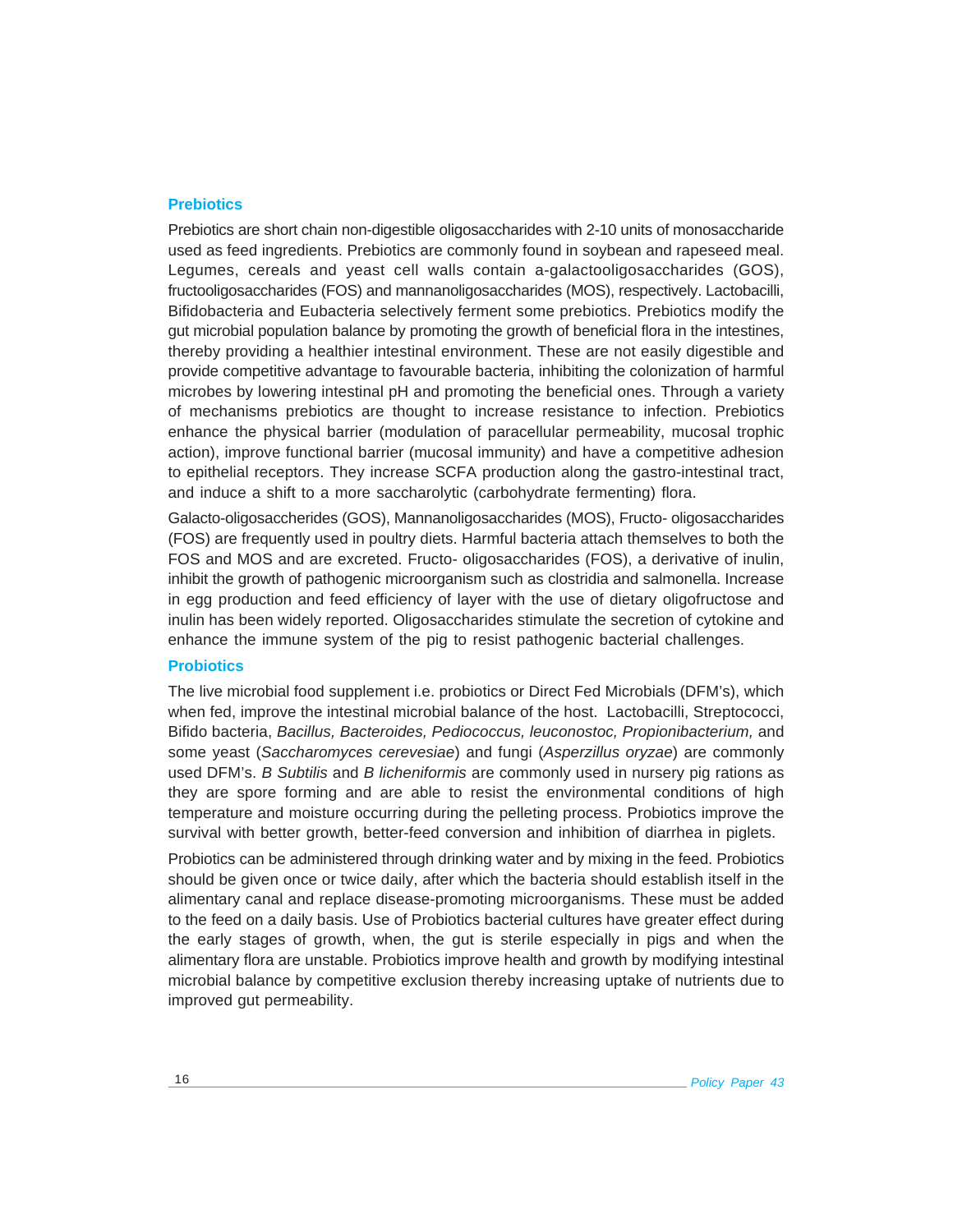Some bacterial cultures when fed in single or multiple (few doses) to newly hatched birds, quickly establish as intestinal flora and prevent colonization of pathogenic bacteria. For example, *Lactobacilli acidophilus* produce lactocidin that has antibacterial effects on *Escherchia coli.* Some preparations are proven effective in protecting chicks from *Salmonella* infections and improving weight gain and feed efficiency in chicks and broilers. Probiotics appear to have a more pronounced effect on farms where housing and hygiene are not optimal. Supplementation of probiotics containing *Lactobaccilus acidophilus, Streptococcus faecium* and yeast @ 0.025% in the diets of broilers were found to be beneficial in early growth stage. In broilers supplementation of yeast culture at 0.1 % level increased the body weight and performance due to quantitative and qualitative alteration in the digestive tract flora with better nutrient utilization.

Dietary supplementation of probiotics has better growth performance with improvement in feed efficiency and low mortality during finishing. In layers, improvement in egg production and feed efficiency has also been reported. In pigs, the intestinal microflora is capable of resisting the establishment of certain intestinal pathogens.

#### **Organic acids/acidifiers**

Organic acids (C-1 to C-7) are widely distributed in nature as normal constituents of plants or animal tissues. Organic acids posses both the antibacterial and anti mould activities. They have long been used as preservative to prevent spoilage by checking microbial growth and maintain proper gut health. These are very efficacious when their use is adapted to the physiology and anatomy of birds.

Generally two types of acidifiers are used in the feed industry; (i) Feed acidifiers and (ii) Gut acidifiers. Feed acidifiers lower the pH of the feed and inhibit the growth of pathogenic micro flora. This inhibition reduces the micro flora competing for the host nutrients and prevents the occurrence of diseases and this results in better growth and performance. On the other hand gut acidifiers acidify the intestinal tract and modulate the intestine bacterial population in a positive and natural way. Maintenance of healthy gut for proper productivity is of utmost importance. Amongst various options available to poultry and pig feed industry, short chain fatty acids have shown tremendous promise in maintaining gut health through their varied modes of action. Antimicrobial activity of organic acids is related to reduction in pH. Acidifiers maintain an optimum pH in stomach, stimulate feed consumption, improve growth rates, improve feed conversion ratio, inhibit the growth and colonization of pathogenic bacteria, prevent damage to epithelial cells of intestines, and reduce microbial competition with host for nutrients. In poultry diets, organic acids are mainly used in order to sanitize the feed to avoid the problems related with salmonella.

State of the organic acids whether un-dissociated or dissociated is extremely important to define their capacity to inhibit the growth of bacteria. As a general rule, more than ten to twenty times the level of dissociated acids to reach the same inhibition of bacteria are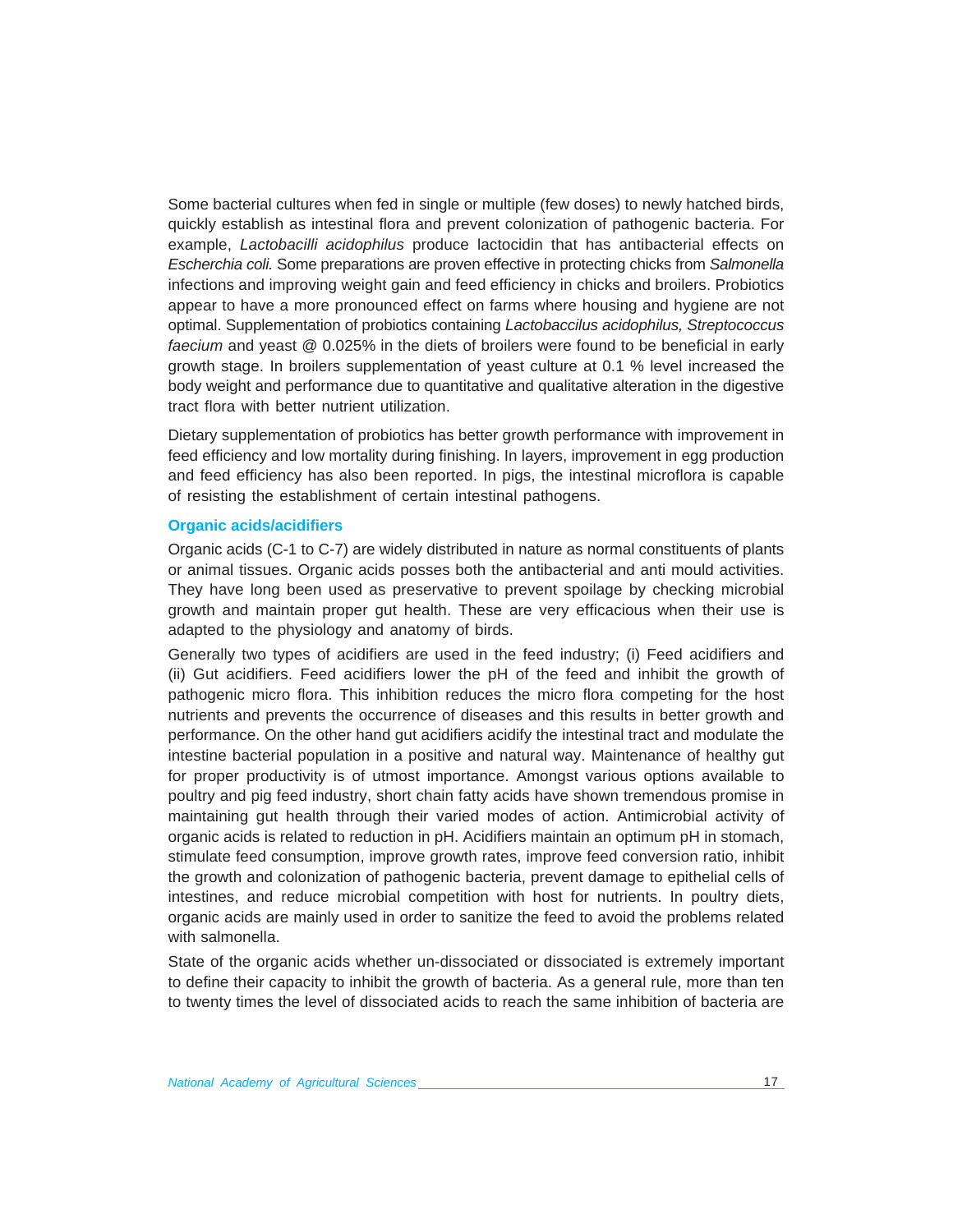required as compared to un-dissociated acids. At a pH below 3.0-3.5, almost all organic acids are very efficacious in controlling bacterial growth. The key basic principle on the mode of action of organic acids on bacteria is that non-dissociated (non-ionized) organic acids can penetrate the cell wall and disrupt the normal physiology of certain bacteria (*E. coli, Salmonella spp., C. perfringens, Listeria monocytogenes, and Campylobacter spp*)*.*

# **Antioxidants**

Auto oxidation of nutrients in the body results in the production of free radicals, which damage the cellular tissue and cause many disorders. To prevent auto oxidation, antioxidants are frequently used. Nutritional antioxidants are very helpful in reducing physiological stress both at an organ and cellular level. Feed antioxidants protect nutrients during storage, help the absorption of the oxidation sensible substances in the GIT, reduce aging by keeping the membrane intact, while the level of these enzymes decrease.

ß-Carotene, vitamins A, E and C and its calcium and sodium salts, ethoxyquin, lecithin, butylated hydroxytoulene (BHT), propyl gallate, chelated metal ions are commonly used antioxidants in poultry diets. Beneficial effects of antioxidants are due to their scavenging nature for free radicals; maintain the potency of dietary vitamins and stimulating bird's immune- responsiveness to infections. Antioxidant defence system includes the enzymes superoxide dismutase, catalase, and glutathione per oxidase. Many studies have shown that supplementation of Vitamin A, C & E can attenuate the side effects of extreme environmental stress.

#### **Enzymes**

Non starch polysaccharides (NSP, cellulose, glucans and xylans etc.) of the cereal grains (wheat, rye, oats) possess antinutritive activity which leads to the formation of viscous gel in the gut that interferes with proper absorption of nutrients and also produces sticky droppings in poultry. Similarly phytic acid and its salts as phytates present in the feedstuffs also bind minerals, carbohydrates, proteins and form insoluble complexes. These make the nutrients especially minerals like phosphorus unavailable to the monogastrics and are excreted in feaces. Supplementation of exogenous enzymes in the diets decreases gut viscosity and improves the availability of nutrients from feed, lowers the feed cost and helps in reducing the environmental pollution by minimizing the waste excretion. Exogenous enzymes in the diets of young animals complement the endogenous enzymes. Use of amylase, arabinase, cellulase, glucanase, hemicellulase, pectinase, xylanase, acid and alkali protease, lipases, esterases, phytase and tannase in poultry and pig feed industry has become a routine. Enzymes in pig and poultry feeds are added to supplement the endogenous enzymes especially to young birds and pigs.

Phytase improves the availability of phytate phosphorus as well as other organic nutrients, performance and mineral retention. Similarly supplementation glycosidase has been found to increase the energy utilization in birds, diminishing digestive disturbance in weaner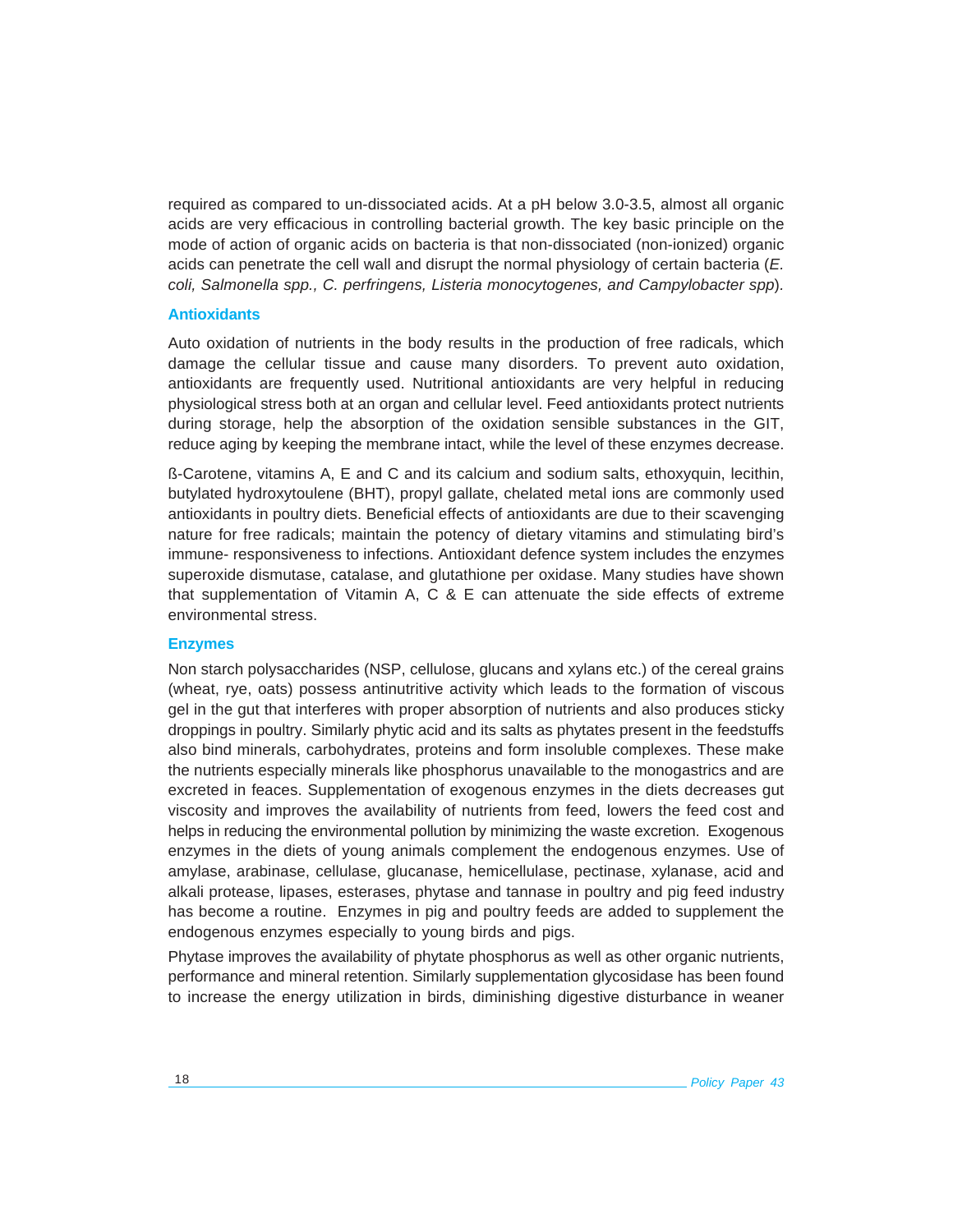pigs. Impact of improvement is more in young pigs. Use of ß glucanase and xylanase are beneficial with high fiber grains like wheat, barley and their by-products. a - galactosidase is used to breakdown the galactose units in raffinose and stachyose found in soybean. The efficacy of enzyme supplementation depends upon types of diet, animals, chemical linkage in the substrate that needs to be cleaved etc.

# **Recommendations**

- 1. There is an urgent need to gather precise information on the use of antibiotics in the animal husbandry in the country and its potential reservoir in soil and water.
- 2. There is need for constant monitoring by compound livestock feed manufacturers association (CLFMA), ICAR, Drug controlling agencies for production and distribution of antibiotics for non-therapeutic uses.
- 3. Withdrawal of antibiotics all of a sudden from feed will lead to significant reduction in the production performance of live stock, poultry and aquaculture. This can raise issues of food security. A workable strategy in this context will be to classify the available antibiotics into two categories.

Category A: Chloramphenicol, nitrofurans including: furaltadone, furazolidone, furylfuramide, nifuratel, nifuroxime, nifurprazine, nitrofurantoin, nitrofurazone, neomycin, nalidixic acid, sulphamethoxazole, chlorpromazine, colchicines, dapsone, dimetridazole, metronidazole, ronidazole, ipronidazole, other nitroimidazoles, clenbuterol, sulfonamide drugs (except approved sulfadimethoxine, sulfabromomethazine and sulfaethoxypyridazine) and fluroquinolones which are widely used as therapeutic antibiotics in controlling human and animal bacterial infections, should be reserved for exclusive use in human and animal disease management only.

Category B: All other antibiotics including tetracyclines can be listed in the second category of antibiotics, which can be permitted as antimicrobial growth promoters (AGPs). The use of these antibiotics as AGPs should be based on a clear package of practices indicating maximum permissible concentration in feed, withdrawal time as well as method of disposal of solid and liquid based including metabolic waste.

- 4. Alternative nutritional strategies should be developed for enhanced digestion and absorption of the ingested feed stuffs. The challenge for live-stock productivity is to find suitable, reliable and cost effective management routines and feed additives for a sustainable and successful production.
- 5. Once suitable alternatives to AGP's are developed, use of antibiotics as AGPs in animal husbandry can be completely banned.
- 6. Health and hygiene should be the key to success without AGP's. Cleaning and disinfection routines should also be reviewed and upgraded. A failure to replace AGP's will result in an increase in adverse intestine-bacteria interactions.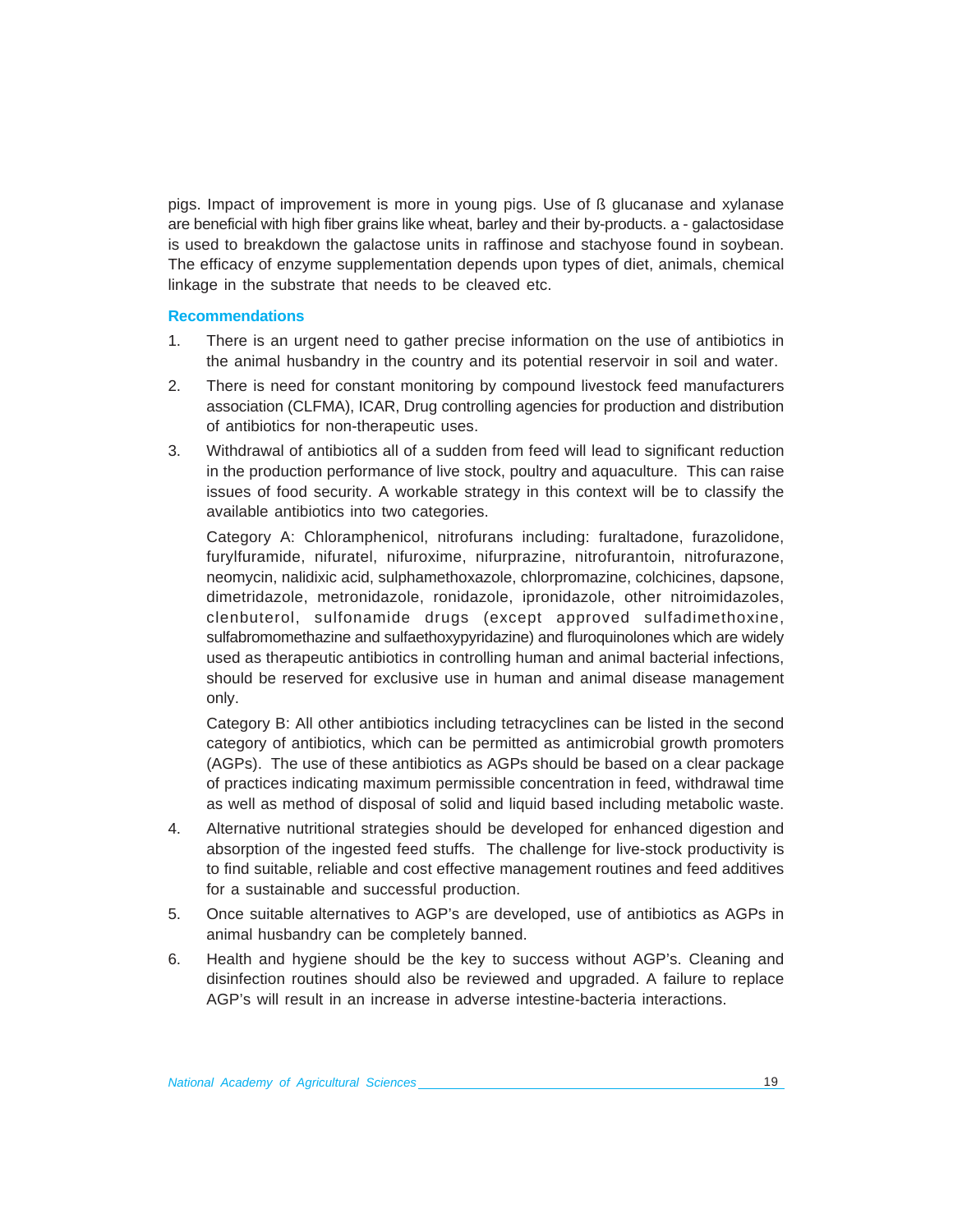# **Executive Council 2010**

| <b>President:</b>                   | <b>Members:</b>                            |  |  |  |
|-------------------------------------|--------------------------------------------|--|--|--|
| Dr Mangala Rai (Delhi)              | Dr S.A.H. Abidi (Lucknow)                  |  |  |  |
| <b>Immediate Past President:</b>    | Dr C.L. Acharya (Palampur)                 |  |  |  |
| Dr M.S. Swaminathan (Chennai/Delhi) | Dr (Ms) Rintu Banerjee (Kharagpur)         |  |  |  |
| <b>Vice President:</b>              | Dr (Ms) P Geervani (Hyderabad)             |  |  |  |
| Dr H.K. Jain (Delhi)                | Dr (Ms) Shailaja Hittalmani (Bangalore)    |  |  |  |
| Dr S. Ayyappan (Delhi)              | Dr G. Kalloo (Jabalpur)                    |  |  |  |
| <b>Secretaries:</b>                 | Dr A.N. Mukhopadhyay (Lucknow)             |  |  |  |
| Dr P.K. Aggarwal (Delhi)            | Dr Lalji Singh (Hyderabad)                 |  |  |  |
| Dr A.K. Srivastava (Karnal)         | Dr R.P. Singh (Lucknow)                    |  |  |  |
| <b>Foreign Secretaries:</b>         | Dr N.S.L. Srivastava (Vallabha Vidyanagar) |  |  |  |
| Dr R.B. Singh (Delhi)               | Dr M.P. Yadav (Gurgaon)                    |  |  |  |
| <b>Editors:</b>                     | Shri Rajiv Mehrishi, Secretary, ICAR,      |  |  |  |
| Dr Rajendra Prasad (Delhi)          | <b>ICAR Nominee</b>                        |  |  |  |
| Dr P.S. Pathak (Lucknow)            |                                            |  |  |  |

Dr Suresh Pal (Delhi)

**Treasurer**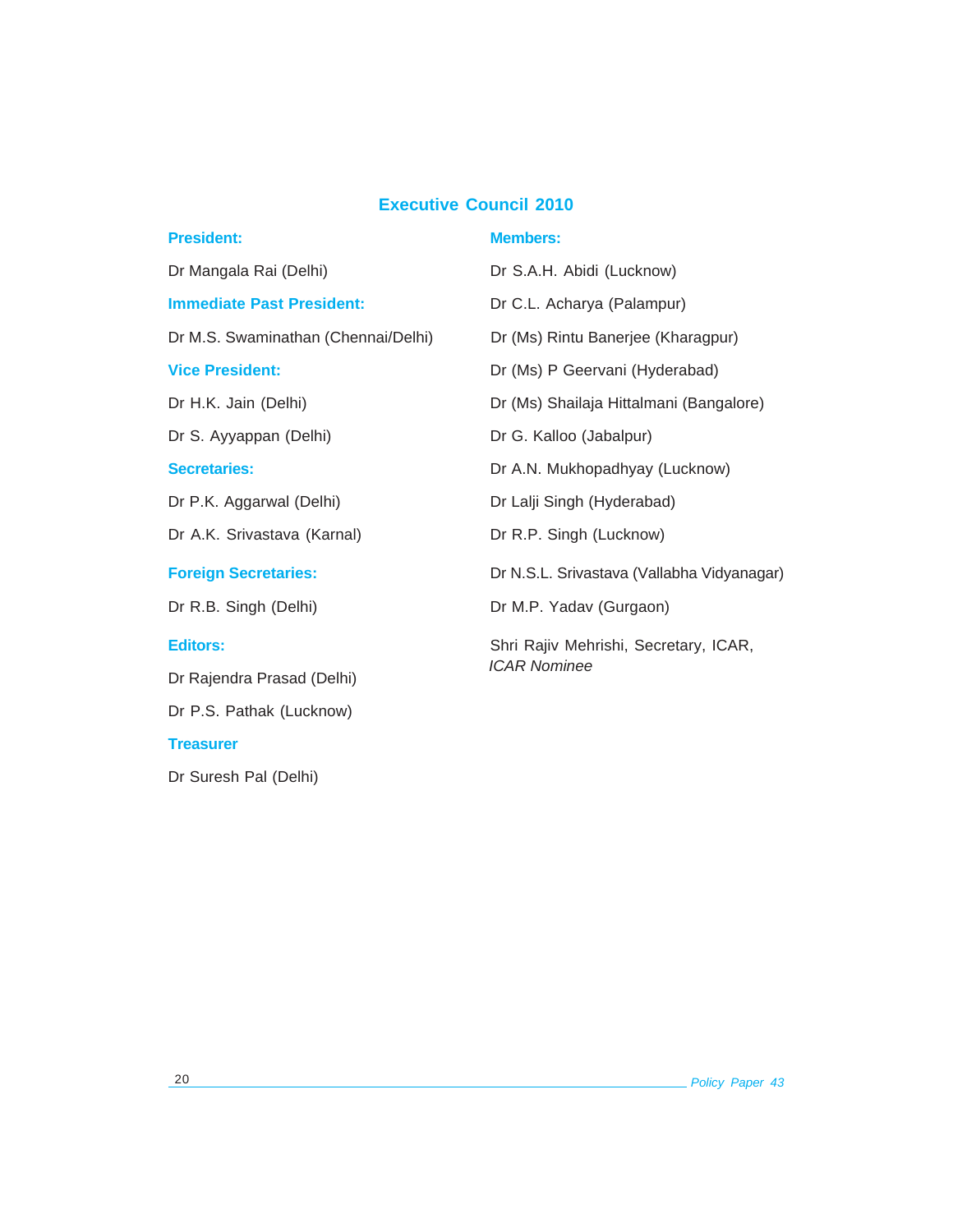| <b>CONVENER</b> | : Dr N.S. Pasricha, Former Director, Potash Research Institute of India,<br>Gurgaon                                                                                            |
|-----------------|--------------------------------------------------------------------------------------------------------------------------------------------------------------------------------|
|                 | <b>CO-CONVENER : Dr S.S. Sikka, Senior Nutritionist Department of Animal Nutrition,</b><br>Guru Angad Dev Veterinary and Animal Sciences University, Ludhiana                  |
| <b>EDITORS</b>  | : Dr Rajendra Prasad<br>: Dr P.S. Pathak                                                                                                                                       |
| <b>CITATION</b> | NAAS 2010. "Antibiotics in Manure and Soil – A Grave Threat to Human and<br>Animal Health". Policy Paper No.43,<br>National Academy of Agricultural Sciences, New Delhi pp 20. |

#### **PARTICIPANTS**

- 1. Abrol, Y.P., Former Professor Plant Physiology, IARI, New Delhi.
- 2. Aggarwal, P.K., Secretary NAAS, National Professor, Division of Environmental Sciences, IARI. New Delhi.
- 3. Bhatia, S.K. Professor Animal Nutrition (Retd.), HAU, Hisar.
- 4. Handa, S.K., Former Project Co-coordinator, AICRI on Pesticide Residues, Indian Agricultural Research Institute, New Delhi.
- 5. Jaswinder Singh, District Extension Specialist, Department of Veterinary and Animal Husbandry Extension, Guru Angad Dev Veterinary and Animal Sciences University (GADVASU), Ludhiana.
- 6. Kulshrestha, Gita, Former Head, Division of Agricultural Chemicals, IARI, New Delhi
- 7. Kundu S.S., Principal scientist, National Dairy Research Institute Karnal.
- 8. Mandal, A.B., Principal Scientist, Nutrition & Feed Technology Division, CARI, Izat Nagar.
- 9. Mukundan, M.K., Professor, Central Institute of Fisheries Technology, Cochin.
- 10. Parmar, B.S., Former Joint Director Research IARI, New Delhi
- 11. Parminder Singh, Associate Prof. Extension (Nutrition), Department of Veterinary and Animal Husbandry Extension, Guru Angad Dev Veterinary and Animal Sciences University (GADVASU), Ludhiana.
- 12. Parthasarathy, M., Professor Animal Nutrition, Department of Animal Nutrition, College of Veterinary Science, Sri Venkateswara Veterinary University, Tirupati.
- 13. Pasricha, N.S., Former Director, Potash Research Institute of India, Gurgaon, Haryana
- 14. Pattanaik, A. K., Senior Scientist, CAS in Animal Nutrition, IVRI, Izat Nagar.
- 15. Sachdev, M.S., Principal Scientist, Nuclear Research Laboratory, IARI, New Delhi.
- 16. Sikka. S.S., Senior Nutritionist, Department of Animal Nutrition, Guru Angad Dev Veterinary and Animal Sciences University (GADVASU), Ludhiana.
- 17. Singh, Shashi Bala., Principal Scientist, Division of Agricultural Chemicals, IARI, New Delhi.
- 18. Tyagi J.S., Senior Scientist, Division of Physiology and Reproduction, Central Avian Research Institute, Izatnagar.

Published by Shri H.C. Pathak, Executive Secretary on behalf of **NATIONAL ACADEMY OF AGRICULTURAL SCIENCES** NASC, Dev Prakash Shastry Marg, New Delhi - 110 012 Tel : (011) 25846051-52; Fax: (011) 25846054 Email : naas@vsnl.com; Web site: http://www.naasindia.org